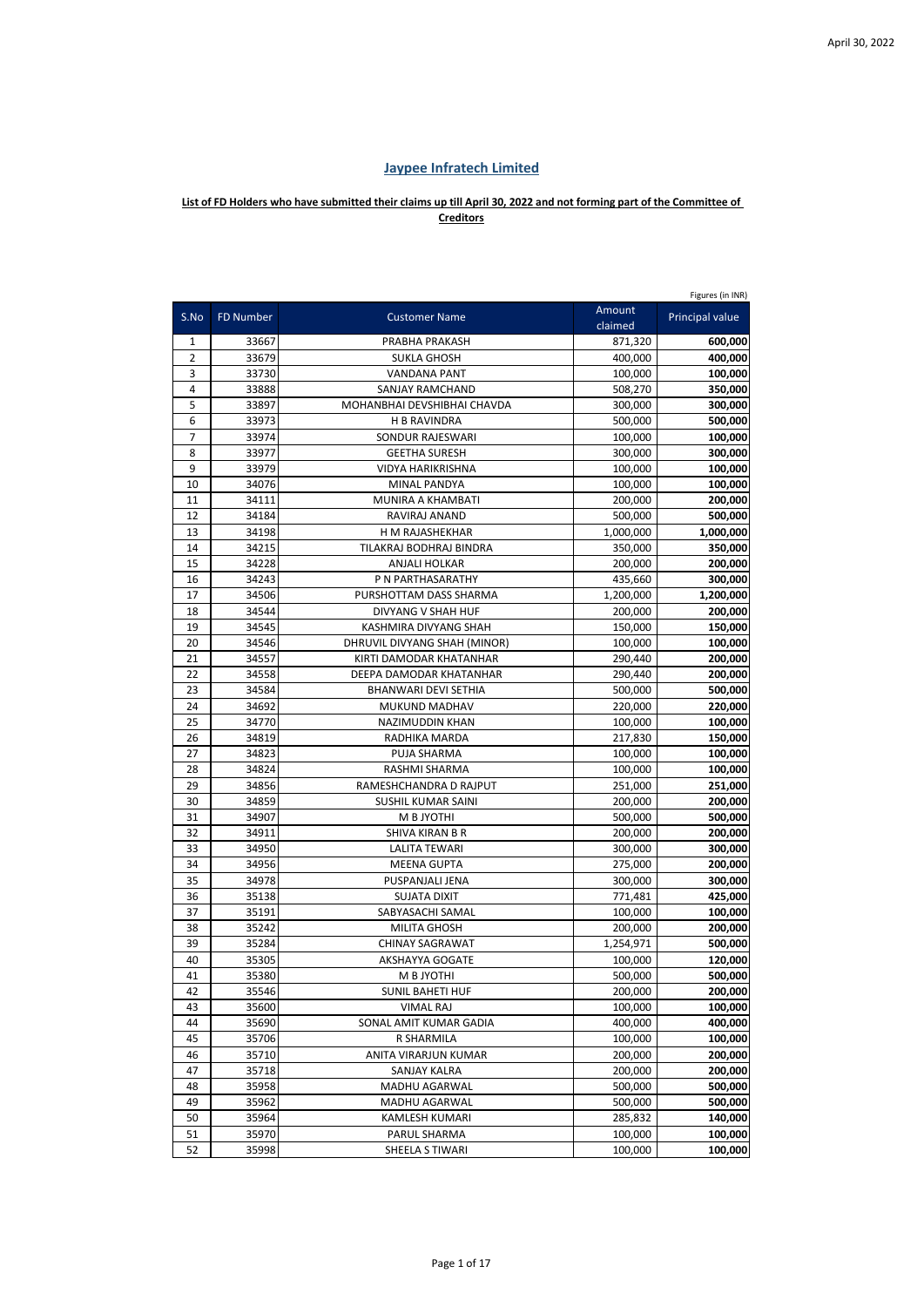| S.No       | <b>FD Number</b> | <b>Customer Name</b>                    | Amount<br>claimed    | Principal value    |
|------------|------------------|-----------------------------------------|----------------------|--------------------|
|            | 36013            | VIJAYSINH MADHAVSINH PARMAR             |                      |                    |
| 53<br>54   | 36116            | <b>VISHAKHA</b>                         | 200,000<br>200,000   | 200,000<br>200,000 |
| 55         | 36205            | PARUL JAIN                              | 300,000              | 850,000            |
| 56         | 36206            | SEEMA VERMA                             | 300,000              | 300.000            |
| 57         | 36257            | <b>KN NARAYANAN</b>                     | 200,000              | 200,000            |
| 58         | 36338            | PRADEEP VINODCHANDRA DALAL              | 250,000              | 250,000            |
| 59         | 36339            | <b>SEVERIN BORGES</b>                   | 100,000              | 250,000            |
| 60         | 36345            | RADHIKA TRIPATHI                        | 100,000              | 100,000            |
| 61         | 36494            | <b>CHHAYA SINGH</b>                     | 500,000              | 200,000            |
| 62         | 36522            | <b>KETAN KANTILAL SHAH</b>              | 250,000              | 200,000            |
| 63         | 36560            | PRAKASH RAMCHANDRA PANDIT               | 100,000              | 200,000            |
| 64         | 36583            | SAROJ GUPTA                             | 151,382              | 100,000            |
| 65         | 36610            | VISHWAS P MANOHAR                       | 151,382              | 200,000            |
| 66         | 36633            | SUSHAMA SITARAM KORADE                  | 151,382              | 150,000            |
| 67         | 36708            | <b>SAHIL THAKUR</b>                     | 325,000              | 200,000            |
| 68         | 36850            | <b>DEVA MEHRA</b>                       | 100,000              | 100,000            |
| 69         | 36869            | <b>MANJU SINGH</b>                      | 1,000,000            | 1,000,000          |
| 70         | 36870            | CHHAYAL BIHARI SINGH                    | 500,000              | 500,000            |
| 71         | 36884            | SANTOSH KUMARI                          | 120,000              | 120,000            |
| 72         | 36999            | <b>KANIKA SAHA</b>                      | 100,000              | 100,000            |
| 73         | 37409            | RADHA BANSAL                            | 200,000              | 200,000            |
| 74         | 37535            | <b>K LALITHA</b>                        | 464,706              | 200,000            |
| 75         | 37573            | <b>JUHI VERMA</b>                       | 200,000              | 200,000            |
| 76         | 37584            | <b>SAUDIP ADHIKARY</b>                  | 100,000              | 100,000            |
| 77         | 37593            | <b>SNEH LATA GUPTA</b>                  | 200,000              | 200,000            |
| 78         | 37651            | SHASHI PRABHA AGRAWAL                   | 3,822,850            | 960,000            |
| 79         | 37674            | PARDUMAN SINGH CHANDHOK                 | 300,000              | 300,000            |
| 80         | 37705            | SAKSHI AGARWAL                          | 100,000              | 100,000            |
| 81<br>82   | 37707<br>37746   | TEJ PAL SINGH<br><b>GURUBALA HOLKAR</b> | 2,000,000<br>200,000 | 200,000<br>200,000 |
| 83         | 37747            | <b>AJIT HOLKAR</b>                      | 150,000              | 200,000            |
| 84         | 37757            | RITESH KUMAR CHAURASIYA                 | 100,000              | 100,000            |
| 85         | 37855            | VISHWAS PURUSHOTTAM MANOHAR             | 200,000              | 200,000            |
| 86         | 37876            | SONAL MUNJAL VYAS                       | 7,849,315            | 5,000,000          |
| 87         | 37939            | RAJENDRA K PATEL                        | 100,000              | 100,000            |
| 88         | 38048            | TANDEL CHAMPAKLAL RAVJIBHAI             | 200,000              | 200,000            |
| 89         | 38141            | <b>RAJESH KUMAR</b>                     | 145,220              | 100,000            |
| 90         | 38180            | MANJUSREE MAJUMDER                      | 500,000              | 500,000            |
| 91         | 38203            | RUCHIRA CHATTERJEE                      | 800,000              | 800,000            |
| 92         | 38238            | <b>ANNAPURNA GUPTA</b>                  | 1,500,000            | 1,000,000          |
| 93         | 38255            | VEJANTI CHANDWANI                       | 300,000              | 300,000            |
| 94         | 38306            | POONAM SHRIVASTAVA                      | 500,000              | 500,000            |
| 95         | 38394            | <b>ANITA SHANKER</b>                    | 100,000              | 100,000            |
| 96         | 38410            | <b>GUDDI DEVI</b>                       | 100,000              | 100,000            |
| 97         | 38425            | <b>RAM SINGH</b>                        | 900,000              | 900,000            |
| 98         | 38462            | JAI SHANKER MISHRA                      | 160,000              | 160,000            |
| 99         | 38607            | SADHANA B VENGSARKAR                    | 300,000              | 300,000            |
| 100        | 38684            | SAYALI DEVIDAS BHALERAO                 | 145,220              | 100,000            |
| 101        | 38692            | NARESH KUMAR SHARMA                     | 1,000,000            | 1,000,000          |
| 102        | 38695            | <b>LALIT BAHADUR SAHGAL</b>             | 500,000              | 500,000            |
| 103        | 38777            | <b>SAHIL THAKUR</b>                     | 100,000              | 100,000            |
| 104<br>105 | 38801            | RAJAN JAIN<br>VIJAYALAKSHMI VAKKALA     | 275,000              | 200,000<br>300,000 |
| 106        | 38818<br>38854   | <b>SUNIL KUMAR GUPTA</b>                | 300,000<br>145,220   | 100,000            |
| 107        | 38855            | RACHNA SHARMA                           | 435,660              | 300,000            |
| 108        | 38910            | HARISH RATILAL MEHTA                    | 251,969              | 200,000            |
| 109        | 38922            | ANURAG GUPTA                            | 150,000              | 150,000            |
| 110        | 38986            | PARVATI DEVI                            | 525,000              | 300,000            |
| 111        | 39022            | <b>MAITHILI CHARI</b>                   | 1,000,000            | 1,000,000          |
| 112        | 39072            | SURESH KUMAR VERMA                      | 250,000              | 200,000            |
| 113        | 39073            | SMITA VERMA                             | 250,000              | 250,000            |
| 114        | 39087            | YOGESH KUMAR JAISWAL                    | 40,000               | 40,000             |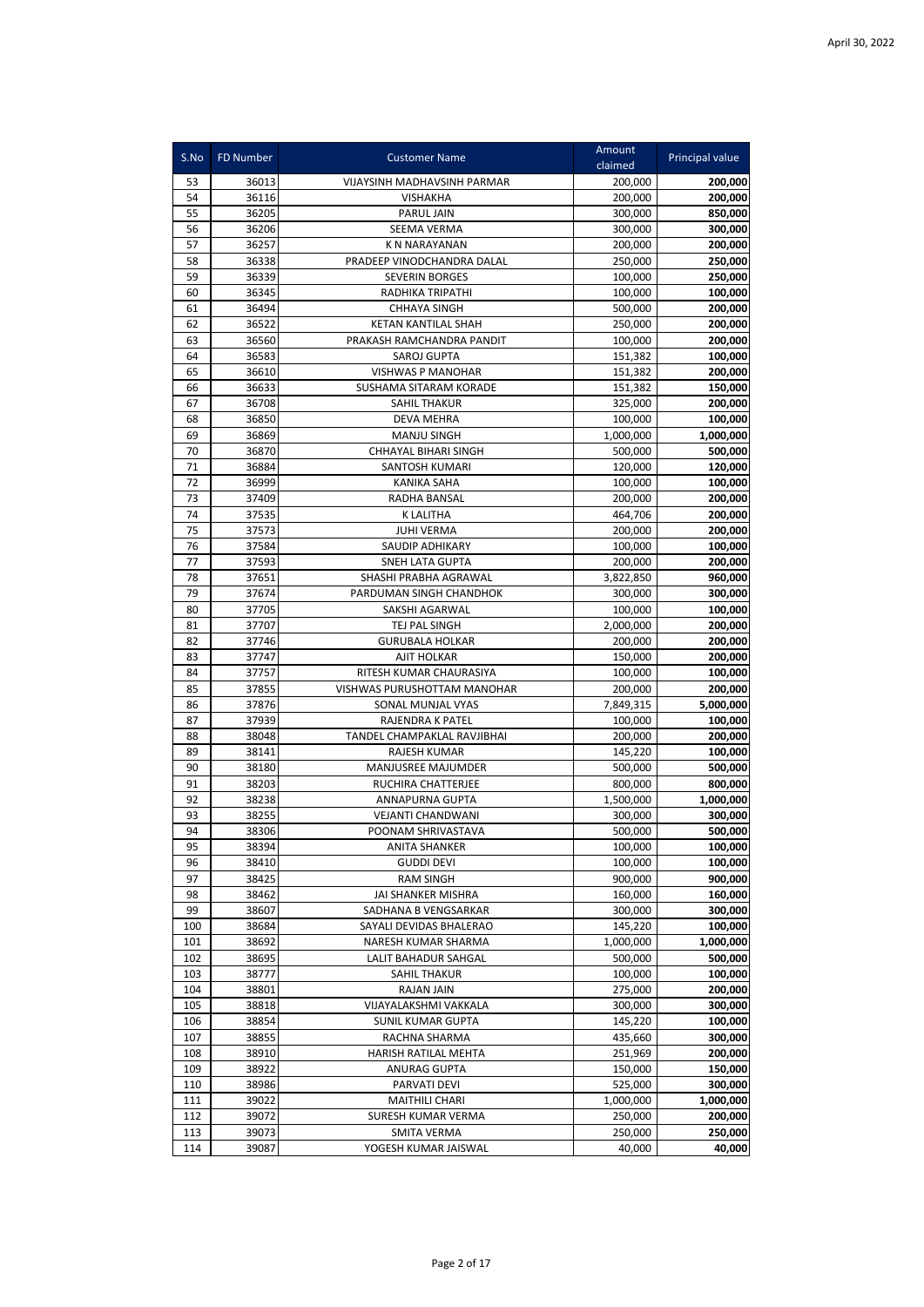|            | <b>FD Number</b> |                                                 | Amount             |                        |
|------------|------------------|-------------------------------------------------|--------------------|------------------------|
| S.No       |                  | <b>Customer Name</b>                            | claimed            | <b>Principal value</b> |
| 115        | 39122            | SURINDER KUMAR ANAND                            | 200,000            | 200,000                |
| 116        | 39134            | ANAND SRINIVASAN                                | 250,000            | 250,000                |
| 117        | 39149            | <b>KUMARI PALLAVI</b>                           | 100,000            | 100,000                |
| 118        | 39150            | <b>KUMARI PALLAVI</b>                           | 100,000            | 100,000                |
| 119        | 39151            | <b>KUMARI PALLAVI</b>                           | 100,000            | 100.000                |
| 120        | 39162            | SHILPA VIJAYBHAI DUBAL                          | 100,000            | 100,000                |
| 121        | 39313            | <b>GEETA SACHDEVA</b>                           | 100,000            | 100,000                |
| 122        | 39545            | SABITA DE                                       | 150.000            | 150,000                |
| 123        | 39607            | S KASTHURI                                      | 500,000            | 500,000                |
| 124        | 39704            | <b>NEERU REKHI</b>                              | 1,000,000          | 1,000,000              |
| 125        | 39706            | SHASHI PRABHA AGRAWAL                           | 1,964,004          | 500,000                |
| 126        | 39746            | ARUN ANANT PARKAR                               | 312,223            | 215,000                |
| 127        | 39832            | NAVARATAN MAL GUPTA                             | 1,500,000          | 1,500,000              |
| 128        | 39923            | MARIA MOIZ VASWADAWALA                          | 300,000            | 300,000                |
| 129        | 39940            | DEEPAK MANUBHAI SHAH                            | 150,000            | 150,000                |
| 130        | 39976            | BIPIN KUMAR AGGARWAL HUF                        | 150,000            | 150,000                |
| 131        | 40010            | FATEMA KINARIWALA                               | 20,000             | 20,000                 |
| 132        | 40017            | <b>FLAVIA FERNANDES</b>                         | 40,000             | 40,000                 |
| 133        | 40024            | DOCCA BENJAMIN CHARULATA                        | 100,000            | 100,000                |
| 134        | 40049            | <b>VISHAL KOTHARI HUF</b>                       | 145,220            | 100,000                |
| 135        | 40050            | V G KOTHARI HUF                                 | 145,220            | 100,000                |
| 136<br>137 | 40082<br>40097   | TARA VASANTRAJ KOTHARI<br>HIMANSHU MADHAV JOSHI | 254,135            | 175,000                |
| 138        | 40119            | NARENDRA SINGH TOMAR                            | 100,000<br>200,000 | 100,000<br>200,000     |
| 139        | 40251            | POONAM ASTHANA                                  | 558,660            | 300,000                |
| 140        | 40257            | SNEH AGARWAL                                    | 600,000            | 600,000                |
| 141        | 40298            | <b>SUMAN PACHAURI</b>                           | 100,000            | 100,000                |
| 142        | 40300            | AVLEEN KAUR BAKSHI                              | 145,220            | 100,000                |
| 143        | 40322            | <b>ABHIJIT DUTTA</b>                            | 150,000            | 150,000                |
| 144        | 40330            | <b>NEHA KASHYAP</b>                             | 100,000            | 100,000                |
| 145        | 40441            | SURESHCHANDRA KESHAVLAL SONI                    | 130,000            | 130,000                |
| 146        | 40541            | <b>GANDHARI AGRAWAL</b>                         | 120,000            | 120,000                |
| 147        | 40542            | <b>GANDHARI AGRAWAL</b>                         | 268,657            | 185,000                |
| 148        | 40583            | SHARADA                                         | 700,000            | 700,000                |
| 149        | 40626            | LAMIYA S LAKDAWALA                              | 1,000,000          | 1,000,000              |
| 150        | 40629            | JUMANA SHABBIRBHAI                              | 500,000            | 500,000                |
| 151        | 40631            | <b>ISHAQ RASULBHAI</b>                          | 500,000            | 500,000                |
| 152        | 40635            | PRITI SHUKLA                                    | 100,000            | 100,000                |
| 153        | 40641            | HUSEINA ISHAQBHAI                               | 1,000,000          | 1,000,000              |
| 154        | 40730            | <b>TASNEEM Z SARIA</b>                          | 500,000            | 500,000                |
| 155        | 40731            | MALIK UL ASTER YAKOOBBHAI                       | 500,000            | 500,000                |
| 156        | 40732            | YAKOOB RASULBHAI                                | 500,000            | 500,000                |
| 157        | 40733            | <b>JUMANA YAKOOBBHAI</b>                        | 500,000            | 500,000                |
| 158        | 40744            | VISHWAS PURUSHOTTAM MANOHAR                     | 200,000            | 200,000                |
| 159        | 40764            | SUBHASHIS DAS                                   | 200,000            | 200,000                |
| 160        | 40765            | SUBHASHIS DAS                                   | 200,000            | 200,000                |
| 161        | 40816            | <b>KANCHAN PAHWA</b>                            | 500,000            | 500,000                |
| 162        | 40817            | MAHENDRA PRATAP PAHWA                           | 500,000            | 500,000                |
| 163        | 40832            | MIRA SHAH                                       | 200,000            | 200,000                |
| 164        | 40931            | <b>BHAGIRATHI SINGH</b>                         | 200,000            | 200,000                |
| 165        | 41012            | ASHA SHIVAJIRAO ZANZANE                         | 260,137            | 150,000                |
| 166<br>167 | 41013            | SHIVAJIRAO GOPALRAO ZANZANE                     | 146,849            | 200,000                |
| 168        | 41100<br>41101   | <b>ROHIT GUPTA</b><br><b>ROHIT GUPTA</b>        | 25,000<br>25,000   | 25,000<br>25,000       |
| 169        | 41166            | MONALI JAYAWANT GOKHALE                         | 253,125            | 200,000                |
| 170        | 41167            | SARVESH CHATLANI                                | 120,000            | 120,000                |
| 171        | 41289            | SANJAY KALRA                                    | 250,000            | 250,000                |
| 172        | 41297            | KAPIL KUMAR DHANANIA                            | 200,000            | 200,000                |
| 173        | 41333            | SHIV SHARAN SAXENA                              | 300,000            | 300,000                |
| 174        | 41339            | NIMITA NATANI                                   | 200,000            | 200,000                |
| 175        | 41347            | <b>KAMLESH KAPOOR</b>                           | 150,000            | 150,000                |
| 176        | 41348            | RAMESHCHANDRA MOTIBHAI PATEL                    | 300,000            | 300,000                |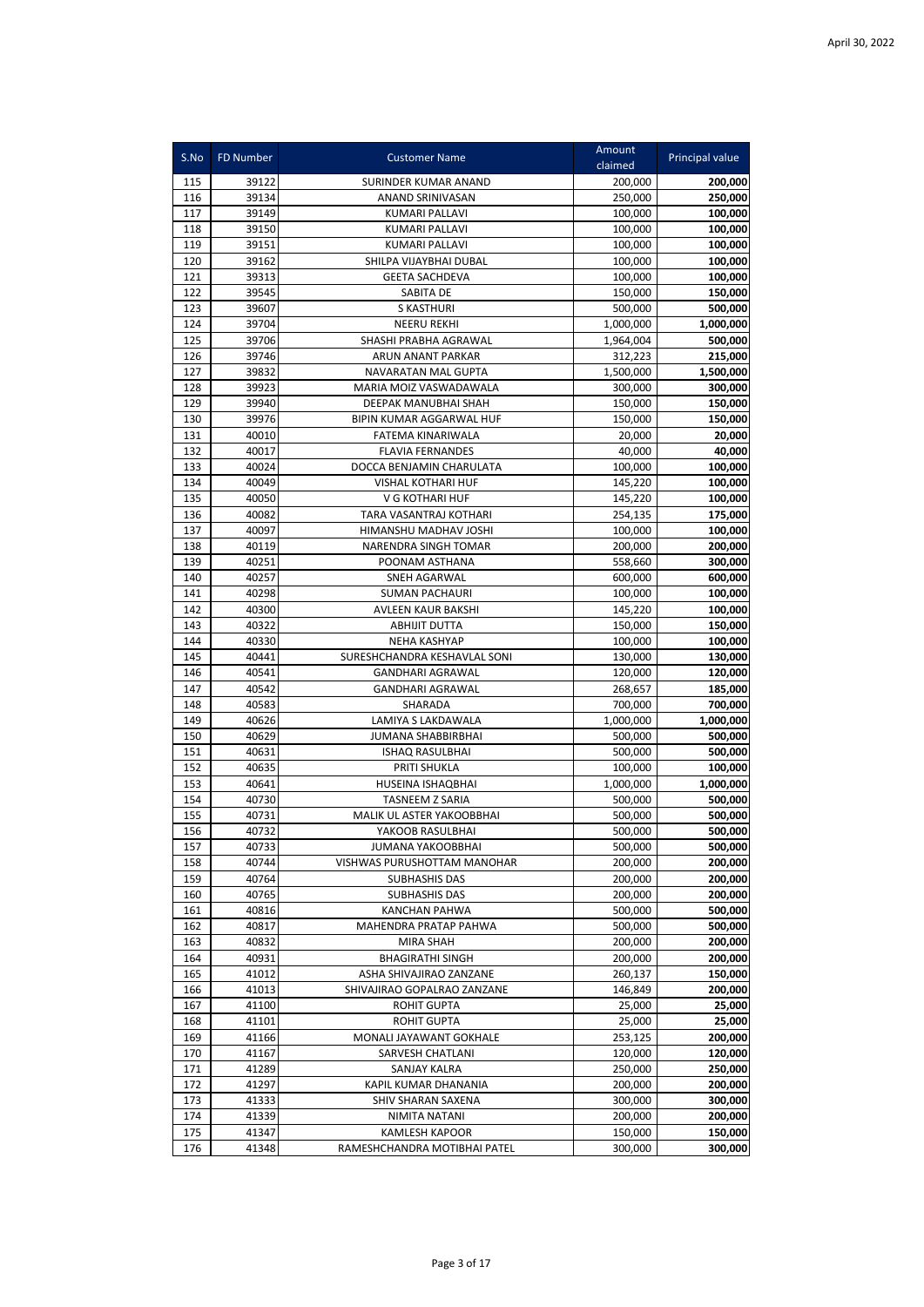| S.No       | <b>FD Number</b> | <b>Customer Name</b>                       | Amount<br>claimed  | Principal value    |
|------------|------------------|--------------------------------------------|--------------------|--------------------|
| 177        | 41472            | <b>VIVEK DIXIT</b>                         | 758,623            | 425,000            |
| 178        | 41475            | SHASHI SINGH                               | 100,000            | 100,000            |
| 179        | 41476            | RAJ KUMAR PANDEY                           | 100,000            | 100,000            |
| 180        | 41477            | RAJ KUMAR PANDEY                           | 100,000            | 100,000            |
| 181        | 41626            | <b>MANISHA</b>                             | 100,000            | 100,000            |
| 182        | 41640            | <b>MANISHA</b>                             | 200,000            | 200,000            |
| 183        | 41664            | ABIZAR HAKIM VIJLEE                        | 100,000            | 100,000            |
| 184        | 41770            | MOHAMMAD ATEEQ SIDDIQUI                    | 170,000            | 170,000            |
| 185        | 41822            | SOURAV GHOSH                               | 100,000            | 100,000            |
| 186        | 41843            | <b>AYUSHI SARKAR</b>                       | 115,000            | 175,000            |
| 187        | 41920            | <b>ARUNA SETH</b>                          | 72,610             | 50,000             |
| 188        | 41963            | <b>JAISHREE PARIHAR</b>                    | 290,000            | 200,000            |
| 189        | 41993            | ANAND MOHAN GROVER                         | 200,000            | 200,000            |
| 190        | 42024            | ARUN KUMAR SHARMA                          | 100,000            | 100,000            |
| 191        | 42038            | <b>NITIN ARORA</b>                         | 670,000            | 670,000            |
| 192        | 42057            | SATYA PRAKASH SINGH                        | 200,000            | 200,000            |
| 193        | 42077            | DURRESHA A RAJKOTWALA                      | 150,000            | 150,000            |
| 194        | 42111            | <b>AMRITA BERA</b>                         | 200,000            | 200,000            |
| 195        | 42287            | NEELIMA UDDHAV KAMBLE                      | 100,000            | 100,000            |
| 196<br>197 | 42300<br>42332   | PRABHA TULSIDAS RAIPAT<br><b>UPMA</b>      | 200,000<br>100,000 | 200,000<br>100,000 |
| 198        | 42357            | NARAYAN SWARUP ASTHANA                     | 100,000            | 100,000            |
| 199        | 42463            | SHANKAR PRASAD KEDIA HUF                   | 250,000            | 250,000            |
| 200        | 42471            | PRABHA KEDIA                               | 150,000            | 150,000            |
| 201        | 42507            | <b>BHARATHIYV</b>                          | 200,000            | 200,000            |
| 202        | 42508            | JAYANTHI Y V                               | 200,000            | 200,000            |
| 203        | 42519            | <b>AKHILESH KUMAR</b>                      | 100,000            | 100,000            |
| 204        | 42532            | SARITA DIXIT                               | 200,000            | 200,000            |
| 205        | 42533            | SARITA DIXIT                               | 200,000            | 200,000            |
| 206        | 42537            | SATYA NARAYANA PARIMI                      | 100,000            | 100,000            |
| 207        | 42613            | PRAHLLAD VYAS                              | 145,220            | 100,000            |
| 208        | 42620            | <b>PUSPA VYAS</b>                          | 290,000            | 200,000            |
| 209        | 42644            | RAMCHANDRA BHUTRA HUF                      | 1,340,000          | 1,340,000          |
| 210        | 42649            | RAJESH DAMODAR KHATANHAR                   | 217,830            | 150,000            |
| 211        | 42655            | <b>RASHMIS</b>                             | 100,000            | 100,000            |
| 212        | 42665            | PUSHPA SUHAS KULKARNI                      | 100,000            | 100,000            |
| 213        | 42704            | SAROJ CHAUDHARY                            | 450,000            | 450,000            |
| 214        | 42705            | SAROJ CHAUDHARY                            | 230,000            | 230,000            |
| 215        | 42713            | <b>SWETA SINHA</b>                         | 100,000            | 100,000            |
| 216        | 42758            | S SHANTHAPPA HUF                           | 219,282            | 151,000            |
| 217        | 42762            | <b>SJ BINDU</b>                            | 58,088             | 40,000             |
| 218        | 42763            | M S SHYAMASUNDAR                           | 58,088             | 40,000             |
| 219<br>220 | 42788<br>42819   | <b>ARUNA SETH</b><br><b>ABHISHEK KUMAR</b> | 290,440<br>100,000 | 200,000<br>100,000 |
| 221        | 42837            | NIRAJ SINHA                                | 100,000            | 100,000            |
| 222        | 42860            | SULEKHA KHANNA                             | 100,000            | 100,000            |
| 223        | 42897            | K L SHARMA HUF                             | 1,000,000          | 1,000,000          |
| 224        | 42914            | SUSHIL KUMAR GUPTA                         | 275,000            | 100,000            |
| 225        | 42959            | <b>VIKASH SINGHAL</b>                      | 300,000            | 300,000            |
| 226        | 42973            | ELGIVA DORA SHULLAI                        | 1,000,000          | 1,000,000          |
| 227        | 42988            | <b>USHA GUPTA</b>                          | 100,000            | 100,000            |
| 228        | 43016            | HIREN MANIKANT SHAH                        | 150,000            | 150,000            |
| 229        | 43020            | SMITA JIGNESH SANGHAVI                     | 125,000            | 125,000            |
| 230        | 43038            | SURESH I CHUNKHARE HUF                     | 200,000            | 200,000            |
| 231        | 43045            | MIRA PRATAPSINH RAIPAT                     | 150,000            | 150,000            |
| 232        | 43105            | SHANKAR PRASAD KEDIA                       | 500,000            | 500,000            |
| 233        | 43128            | ANAND WAMAN HARDIKAR HUF                   | 200,000            | 200,000            |
| 234        | 43138            | <b>BELLE SHRIKANTH RAO</b>                 | 100,000            | 100,000            |
| 235        | 43153            | KAMLA KANT CHAUBEY                         | 300,000            | 300,000            |
| 236        | 43208            | <b>VINTI AGRAWAL</b>                       | 580,980            | 400,000            |
| 237        | 43232            | MUNIRA S MORBIWALA                         | 100,000            | 100,000            |
| 238        | 43233            | ARIJIT BANDYOPADHYAY                       | 100,000            | 100,000            |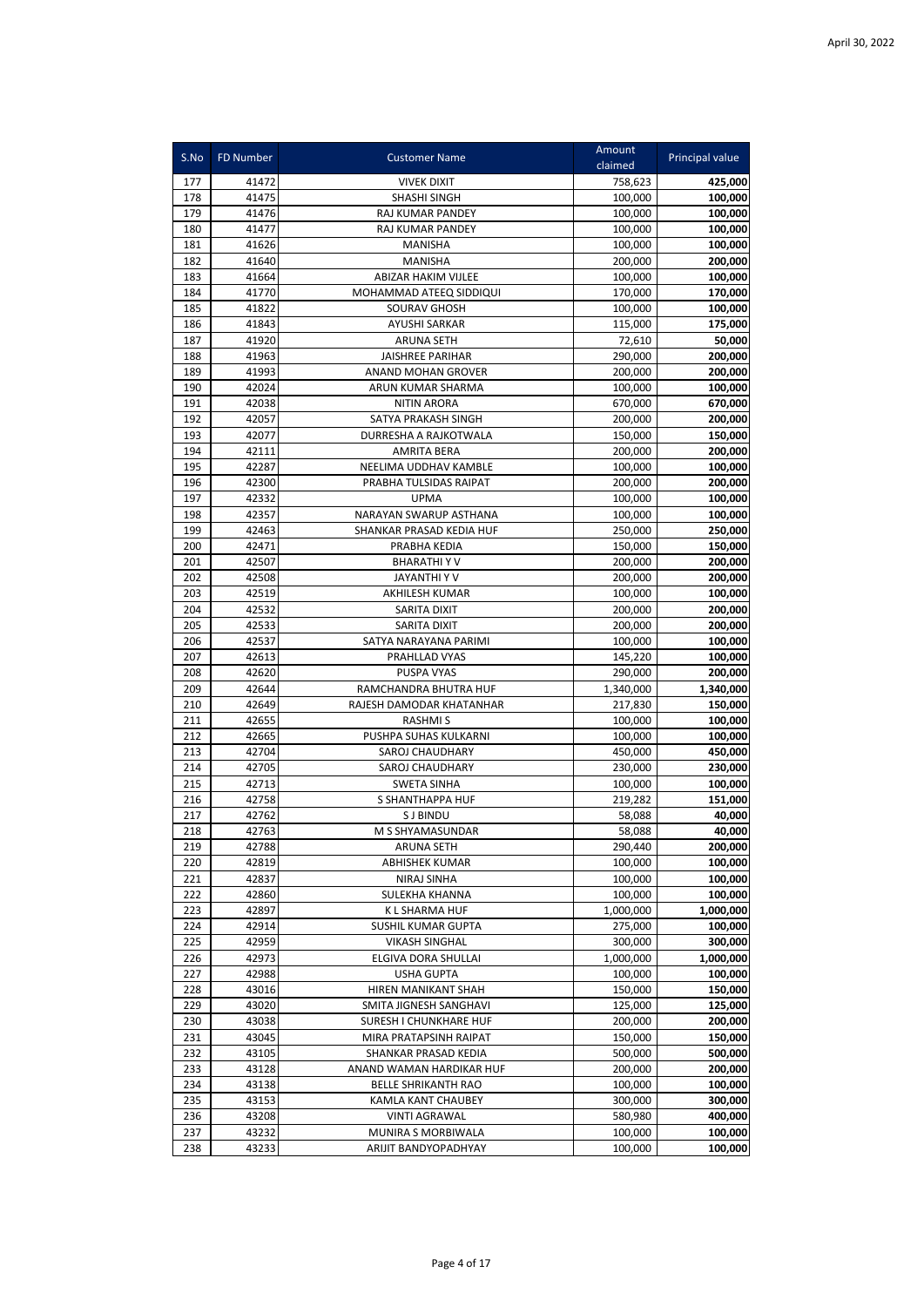| S.No       | <b>FD Number</b> | <b>Customer Name</b>                       | Amount<br>claimed  | Principal value    |
|------------|------------------|--------------------------------------------|--------------------|--------------------|
| 239        | 43241            | BHARAT HARKISHANDAS BADANI                 | 100,000            | 100,000            |
| 240        | 43246            | SURESH KUMAR VERMA                         | 250,000            | 250,000            |
| 241        | 43247            | SURESH KUMAR VERMA                         | 250,000            | 250,000            |
| 242        | 43261            | HIMANSHU SINGH                             | 726,100            | 500,000            |
| 243        | 43262            | <b>KAMLESH KUMARI</b>                      | 500,000            | 500,000            |
| 244        | 43265            | <b>GEETA RAJENDRA TIWARI</b>               | 50,000             | 50,000             |
| 245        | 43279            | <b>RATINDER K SIBIA</b>                    | 160,000            | 160,000            |
| 246        | 43295            | <b>G R VENKATESHA IYER</b>                 | 100,000            | 100,000            |
| 247        | 43319            | <b>MONIKA SHARMA</b>                       | 100.000            | 100,000            |
| 248        | 43340            | HARI MOHAN GOEL HUF                        | 100,000            | 100,000            |
| 249        | 43422            | <b>AJIT HOLKAR</b>                         | 220,000            | 150,000            |
| 250        | 43465            | RISHIKA TANDON                             | 150,000            | 150,000            |
| 251        | 43466            | <b>VAATSAL TANDON</b>                      | 150,000            | 150,000            |
| 252        | 43610            | SHYAMAL CHOWDHURY                          | 120,000            | 120,000            |
| 253        | 43639            | MUKUNDBHAI M PANCHAL                       | 200,000            | 200,000            |
| 254        | 43691            | PREM LATA SAREEN                           | 200,000            | 200,000            |
| 255        | 43699            | <b>RENU CHAUDHARY</b>                      | 120,000            | 120,000            |
| 256        | 43756            | M C RANGARAJAN                             | 100,000            | 100,000            |
| 257        | 43777            | <b>ANIL RASTOGI</b>                        | 100,000            | 100,000            |
| 258        | 43809            | <b>REKHA SINGH</b>                         | 145,220            | 100,000            |
| 259        | 43894            | <b>RENU PANDEY</b>                         | 400.000            | 400,000            |
| 260        | 43911            | HARISHANKAR CHOURASIA                      | 200,000            | 200,000            |
| 261        | 43920            | <b>BMC KONDAIAH</b>                        | 100,000            | 100,000            |
| 262        | 43926            | <b>BHUVANA RAJU</b>                        | 300,000            | 300,000            |
| 263<br>264 | 43933            | MANJULABEN PRAVINCHANDRA MURAWALA          | 893,103            | 615,000            |
| 265        | 43959<br>43960   | <b>DIMPI KAKKAR</b><br><b>DIMPI KAKKAR</b> | 100,000            | 100,000            |
| 266        | 43977            | <b>VEDA DINESH</b>                         | 100,000<br>100,000 | 100,000<br>100,000 |
| 267        | 43994            | PRAKRITI GUPTA                             | 100,000            | 100,000            |
| 268        | 44062            | <b>ASHLOK KUMAR</b>                        | 100,000            | 100,000            |
| 269        | 44063            | <b>ASHLOK KUMAR</b>                        | 125,000            | 125,000            |
| 270        | 44064            | RAVI SHANKAR PANJIYAR                      | 100,000            | 100,000            |
| 271        | 44084            | <b>BIBHA SINGH</b>                         | 100,000            | 100,000            |
| 272        | 44187            | LALABHAI BHAGABHAI PATEL                   | 200,000            | 200,000            |
| 273        | 44210            | VIRENDRAKUMAR J VAISHNAV                   | 100,000            | 100,000            |
| 274        | 44235            | MUKUND KHANDO KULKARNI                     | 123,390            | 100,000            |
| 275        | 44291            | <b>D SUVARNA</b>                           | 125,000            | 125,000            |
| 276        | 44313            | <b>NIDHI GUPTA</b>                         | 174.264            | 120,000            |
| 277        | 44334            | R N KAPOOR                                 | 100,000            | 100,000            |
| 278        | 44336            | <b>SUNITA SINGH</b>                        | 130,000            | 130,000            |
| 279        | 44384            | RAMESH NARAYAN VAISHAMPAYAN                | 200,000            | 200,000            |
| 280        | 44386            | ADWAIT ARUN LOHOKARE                       | 200,000            | 200,000            |
| 281        | 44521            | AJAY S HERMA                               | 1,050,000          | 600,000            |
| 282        | 44545            | YOGESHWER DAYAL                            | 500,000            | 500,000            |
| 283        | 44546            | YOGESHWER DAYAL                            | 500,000            | 500,000            |
| 284        | 44689            | <b>SUBHRA DUBEY</b>                        | 100,000            | 100,000            |
| 285        | 44762            | PREM PRAKASH DIMPY KAKKAR HUF              | 100,000            | 100,000            |
| 286        | 44763            | PREM PRAKASH DIMPY KAKKAR HUF              | 100,000            | 100,000            |
| 287        | 44870            | <b>MADHAVI RAO K</b>                       | 400,000            | 400,000            |
| 288        | 44931            | <b>VEENA CHOPRA</b>                        | 250,000            | 250,000            |
| 289        | 44932            | <b>SAUROV PANDEY</b>                       | 250,000            | 100,000            |
| 290        | 44941            | PRIYANKA MUKERJEE                          |                    | 130,000            |
| 291<br>292 | 44982<br>45031   | URMILA SUDAM BHAT<br>PRAVINBHAI F THAKKAR  | 100,000<br>151,382 | 100,000<br>100,000 |
| 293        | 45049            | VIJIYABEN BHIKHALAL PATEL                  | 151,382            | 100,000            |
| 294        | 45070            | SOHINI VIRENDRAKUMAR VAISHNAV              | 100,000            | 100,000            |
| 295        | 45085            | SHYAMAL KUMAR NANDY                        | 250,000            | 100,000            |
| 296        | 45089            | RAJENDRA GUPTA                             | 300,000            | 500,000            |
| 297        | 45138            | <b>GYAN PRIYA</b>                          | 100,000            | 100,000            |
| 298        | 45174            | ASHOK KUMAR SINHA                          | 462,000            | 300,000            |
| 299        | 45179            | <b>MANJU KUMARI</b>                        | 100,000            | 100,000            |
| 300        | 45180            | ANURADHA SHARMA                            | 100,000            | 100,000            |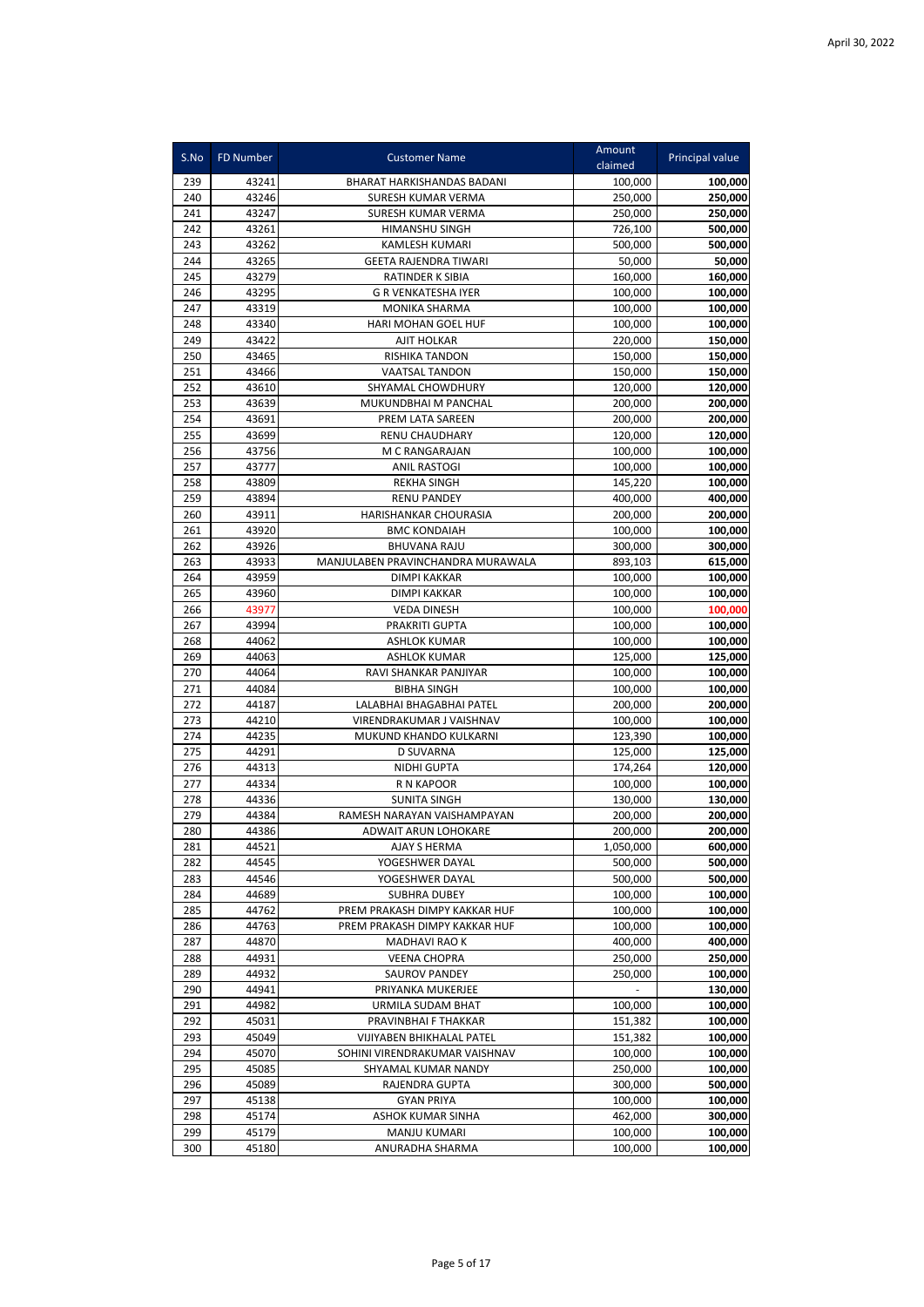| S.No       | FD Number      | <b>Customer Name</b>                         | Amount<br>claimed  | Principal value    |
|------------|----------------|----------------------------------------------|--------------------|--------------------|
| 301        | 45181          | RAJKUMAR AJWANI                              | 100,000            | 100,000            |
| 302        | 45182          | RAJKUMAR AJWANI                              | 225.000            | 225,000            |
| 303        | 45203          | ILA CHANDRA                                  | 100,000            | 100,000            |
| 304        | 45212          | <b>PUSHPA DEVI</b>                           | 125,000            | 125,000            |
| 305        | 45290          | PRIYA PRAKASH                                | 360,000            | 300,000            |
| 306        | 45319          | HARI GOPAL GARG                              | 290,000            | 200,000            |
| 307        | 45320          | <b>HARI GOPAL GARG</b>                       | 217,000            | 150,000            |
| 308        | 45392          | <b>ASHOK KUMAR PANDEY HUF</b>                | 435,660            | 300,000            |
| 309        | 45548          | ARUN SUDAMRAO DESHMUKH                       | 500,000            | 500,000            |
| 310        | 45569          | SATINDER KUMAR SIKKA                         | 200,000            | 200,000            |
| 311        | 45574          | <b>T GANESAN</b>                             | 300,000            | 300,000            |
| 312        | 45579          | ROHINI RAMESH KHISTE                         | 200,000            | 200,000            |
| 313        | 45684          | SHASTRI SUBASHREE PADMANABHAN                | 72,610             | 50,000             |
| 314        | 45797          | <b>LATA RANI</b>                             | 200,000            | 200,000            |
| 315        | 45806          | MIHIR YOGESH DAVE (MINOR)                    | 145,220            | 100,000            |
| 316        | 45824          | <b>REENA DUBEY</b>                           | 100,000            | 100,000            |
| 317        | 45828          | <b>CYRUS ERUCH KASAD</b>                     | 100,000            | 100,000            |
| 318        | 45841          | MANJIRI ABHAY KULKARNI                       | 150,000            | 150,000            |
| 319        | 45844          | SHAKUNTLA MADAN SHAH                         | 99,000             | 99,000             |
| 320        | 45878          | PARASMAL MEHTA AND SONS HUF                  | 100,000            | 100,000            |
| 321        | 45884          | <b>RLHEBBAR</b>                              | 675,000            | 450,000            |
| 322        | 46056          | L VENKATASUBRAMANIAM                         | 225,000            | 225,000            |
| 323        | 46115          | T VENKATESH REDDY                            | 300,000            | 300,000            |
| 324<br>325 | 46217<br>46290 | CHANDRA MOHAN ARUNESH<br>JAYALAKSHMI         | 100,000            | 100,000<br>200,000 |
| 326        | 46382          | <b>BACHAN SINGH RAWAT</b>                    | 200,000<br>159,742 |                    |
| 327        | 46387          | <b>GOPAL MONDAL</b>                          | 500,000            | 110,000<br>500,000 |
| 328        | 46426          | NIKHIL VIRENDRA SOOD                         | 145,220            | 100,000            |
| 329        | 46428          | <b>VIRENDRA KUMAR SOOD</b>                   | 145,220            | 100,000            |
| 330        | 46482          | UTTAM SUBHASH SURYAVANSHI                    | 100,000            | 100,000            |
| 331        | 46483          | VIMAL UTTAM SURYAVANSHI                      | 100,000            | 100,000            |
| 332        | 46498          | SUTAPA CHOWDHURY                             | 100,000            | 100,000            |
| 333        | 46499          | SHIV RAM SHARMA                              | 100,000            | 100,000            |
| 334        | 46589          | SHARADA S NAIK                               | 250,000            | 250,000            |
| 335        | 46654          | NILIMA PIYUSH SONAR                          | 100,000            | 100,000            |
| 336        | 46662          | ARUN SUDAMRAO DESHMUKH                       | 750,000            | 750,000            |
| 337        | 46860          | <b>RITU GUPTA</b>                            | 100,000            | 100,000            |
| 338        | 46861          | OM PRAKASH                                   | 100,000            | 100,000            |
| 339        | 46863          | <b>RITU GUPTA</b>                            | 100,000            | 100,000            |
| 340        | 46882          | MANJU DHANDA                                 | 167,003            | 115,000            |
| 341        | 46883          | MUSKAAN DHANDA                               | 377,572            | 260,000            |
| 342        | 46922          | DEBENDRA KISHORE PANDA                       | 200,000            | 200,000            |
| 343        | 46932          | RASHMI RAVISHANKAR                           | 350,000            | 350,000            |
| 344        | 46958          | S LAKSHMINARAYANAN                           | 100,000            | 100,000            |
| 345        | 46983          | KAMLA BAFNA                                  | 475,000            | 150,000            |
| 346        | 47029          | R N KAPOOR                                   | 100,000            | 100,000            |
| 347        | 47055          | RADHAKRISHNAN K                              | 100,000            | 100,000            |
| 348        | 47056          | M C RANGARAJAN                               | 150,000            | 150,000            |
| 349        | 47068          | S RAM                                        | 122,916            | 100,000            |
| 350        | 47097          | <b>ANITA MAITY</b><br><b>NEELAM MALHOTRA</b> | 350,000            | 350,000            |
| 351<br>352 | 47112<br>47127 | <b>GOPAL JOGA SINGH</b>                      | 145,220<br>250,000 | 100,000<br>250,000 |
| 353        | 47128          | <b>TERESA EKKA</b>                           | 250,000            | 250,000            |
| 354        | 47226          | T P NARAYANAN KUTTY                          | 400,000            | 400,000            |
| 355        | 47277          | ANURAG AGRAWAL                               | 100,000            | 100,000            |
| 356        | 47278          | RASHMI AGRAWAL                               | 100,000            | 100,000            |
| 357        | 47333          | <b>KUMUD SHANKAR</b>                         | 100,000            | 100,000            |
| 358        | 47338          | <b>HEM SHANKAR</b>                           | 100,000            | 100,000            |
| 359        | 47385          | JAYALAKSHMI KRISHNAMURTHI                    | 200,000            | 200,000            |
| 360        | 47401          | SHWETA SUMAN                                 | 30,000             | 30,000             |
| 361        | 47402          | MEENA RANI                                   | 30,000             | 30,000             |
| 362        | 47403          | <b>SURESH SAHRAWAT</b>                       | 450,000            | 450,000            |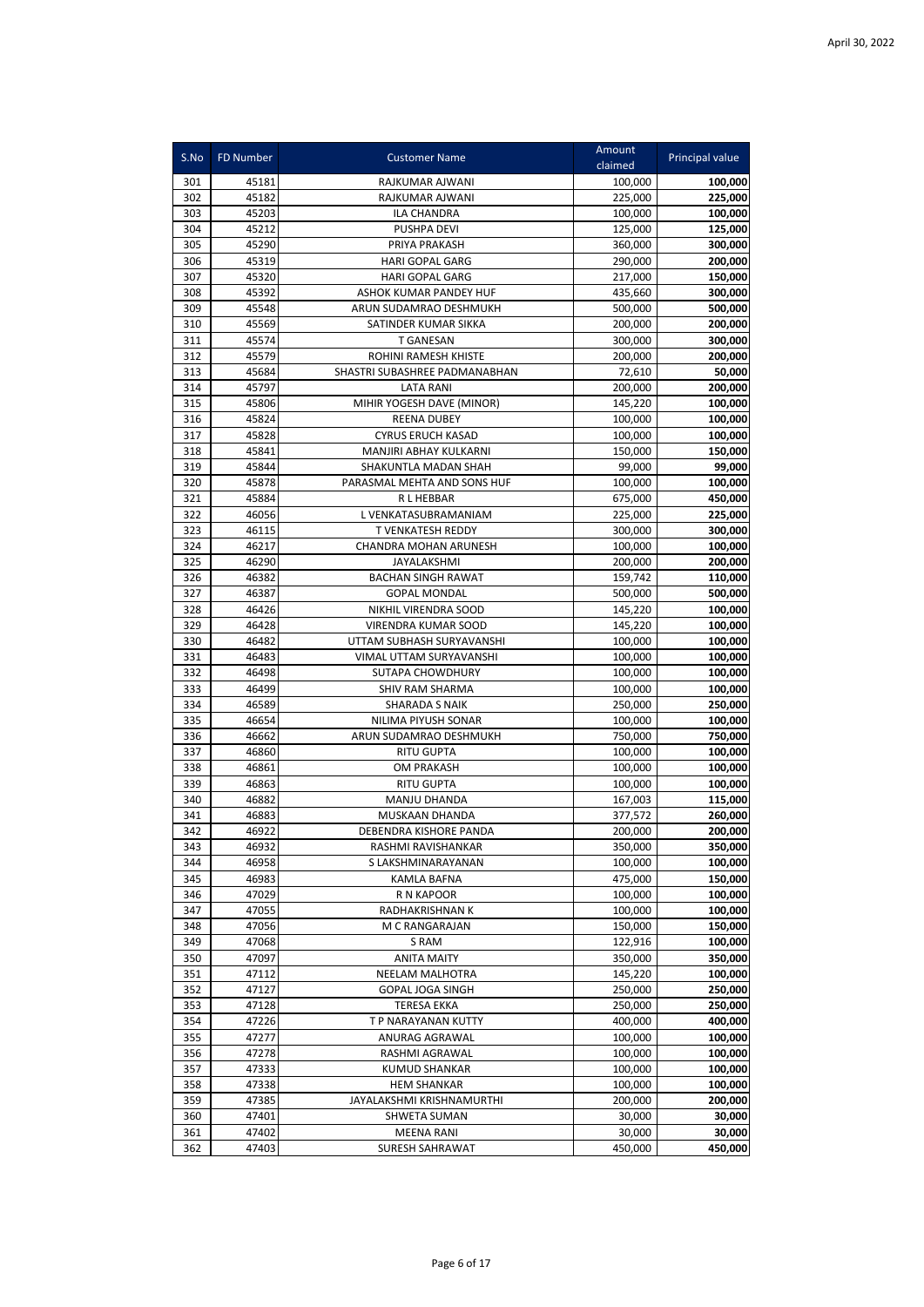| S.No       | FD Number      | <b>Customer Name</b>                              | Amount<br>claimed    | Principal value      |
|------------|----------------|---------------------------------------------------|----------------------|----------------------|
| 363        | 47515          | <b>KOUSHIK SAMPATH</b>                            | 498,000              | 300,000              |
| 364        | 47659          | SUSHIL JANKIDAS SONI                              | 1.000.000            | 1,000,000            |
| 365        | 47697          | RASIKBHAI ASHOKBHAI PATEL                         | 100,000              | 100,000              |
| 366        | 47699          | PANNABEN RASIKBHAI PATEL                          | 100,000              | 100,000              |
| 367        | 47753          | VIJAYALAXMI RAMANATH HARIGE                       | 100,000              | 100,000              |
| 368        | 47757          | CHERUKAT VIJAYKUMAR                               | 200,000              | 200,000              |
| 369        | 47867          | SHANKER LAL AGARWAL                               | 100,000              | 100,000              |
| 370        | 47888          | <b>BHUSHAN DEVI SHARMA</b>                        | 322,388              | 222,000              |
| 371        | 47889          | <b>BHUSHAN DEVI SHARMA</b>                        | 483,583              | 333,000              |
| 372        | 47904          | <b>JAYASREE KONAKALLA</b>                         | 100,000              | 100,000              |
| 373        | 47952          | <b>ATUL GOEL</b>                                  | 254,135              | 175,000              |
| 374        | 47982          | <b>SWETA SNEHI</b>                                | 145,220              | 100,000              |
| 375        | 48052          | ASHOK MURLIDHAR KHAPRE                            | 100,000              | 100,000              |
| 376        | 48078          | <b>G S DWARAKANATH</b>                            | 100,000              | 100,000              |
| 377        | 48117          | <b>GEETHA UMESH KUMAR</b>                         | 200,000              | 200,000              |
| 378        | 48215          | PUSHPABEN D RATHOD                                | 200,000              | 200,000              |
| 379        | 48281          | ANIL KUMAR KONAKALLA                              | 100,000              | 100,000              |
| 380        | 48299          | SWARAN SINGH BAWA                                 | 600,000              | 600,000              |
| 381        | 48309          | S ARUNA REDDY                                     | 100,000              | 100,000              |
| 382<br>383 | 48581<br>48593 | ANINDITA BANDYOPADHYAY<br>SUDHA AGARWAL           | 160,000              | 160,000              |
| 384        | 48617          | PRATIMA GUPTA                                     | 100,000<br>300,000   | 100,000              |
| 385        | 48675          | UMESHCHANDRA CHANDULAL BHATT                      | 100,000              | 300,000<br>100,000   |
| 386        | 48803          | PREETI PANKAJBHAI SHAH                            | 250,000              | 250,000              |
| 387        | 48815          | <b>LALITA DEVI</b>                                | 600,000              | 600,000              |
| 388        | 48919          | <b>NAMITA BATOBYAL</b>                            | 500,000              | 500,000              |
| 389        | 48930          | RITA SHRIDHAR                                     | 150,000              | 150,000              |
| 390        | 49051          | ANILKANT THAKORLAL SHAH                           | 120,925              | 100,000              |
| 391        | 49052          | SHRADDHA ANILKANT SHAH                            | 120,925              | 100,000              |
| 392        | 49058          | SULABHA BALKRISHNA SABNIS                         | 100,000              | 100,000              |
| 393        | 49061          | NITA PRADIP SHAH                                  | 300,000              | 300,000              |
| 394        | 49207          | HEENABEN JAYANTILAL SHAH                          | 200,000              | 200,000              |
| 395        | 49208          | ROHINABEN JAYANTILAL SHAH                         | 200,000              | 200,000              |
| 396        | 49209          | ROMIN DEEPAKKUMAR PARIKH                          | 100,000              | 100,000              |
| 397        | 49229          | <b>JAGADEESAN R</b>                               | 100,000              | 100,000              |
| 398        | 49492          | ANITA SINGH                                       | 217,830              | 150,000              |
| 399        | 49538          | <b>GAYATRI SHRIKANT CHANDEKAR</b>                 | 300,000              | 300,000              |
| 400        | 49555          | <b>GHANSHYAM SINGH</b>                            | 175,000              | 100,000              |
| 401        | 49606          | SARSWATI MEHROTRA                                 | 200,000              | 200,000              |
| 402        | 49648          | PANKAJ KUMAR SINGH                                | 100,000              | 100,000              |
| 403        | 49649          | <b>SWATI SINGH</b>                                | 100,000              | 100,000              |
| 404        | 49655          | PRERNA KARTIK MAJMUDAR                            | 100,000              | 100,000              |
| 405<br>406 | 49656<br>49677 | KARTIK JAYANT MAJMUDAR<br>RAKHEE PRASHANT AGRAWAL | 100,000<br>2,027,286 | 100,000<br>1,000,000 |
| 407        | 49699          | <b>RAKESH DHIR</b>                                | 200,000              | 200,000              |
| 408        | 49794          | ILA ARVIND JAGAD                                  | 100,000              | 100,000              |
| 409        | 49946          | <b>KETAN K SHAH HUF</b>                           | 120,000              | 120,000              |
| 410        | 49993          | MANJULATA RATHORE                                 | 30,000               | 30,000               |
| 411        | 49994          | MANJULATA RATHORE                                 | 30,000               | 30,000               |
| 412        | 50005          | ANUPAM SHARMA                                     | 100,000              | 100,000              |
| 413        | 50028          | NIRMALA RAMACHANDRAN                              | 217,830              | 150,000              |
| 414        | 50049          | <b>SARV ANAND</b>                                 | 100,000              | 100,000              |
| 415        | 50058          | SOMANSH AGRAWAL (MINOR)                           | 145,220              | 100,000              |
| 416        | 50171          | LAXMI PURSWANI                                    | 100,000              | 100,000              |
| 417        | 50186          | MEENU GOYAL                                       | 100,000              | 100,000              |
| 418        | 50190          | NABEEL NAYYAR EDROOS                              | 100,000              | 100,000              |
| 419        | 50191          | LEENA NAYYAR EDROOS                               | 100,000              | 100,000              |
| 420        | 50192          | FARAH NAYYAR EDROOS                               | 100,000              | 100,000              |
| 421        | 50251          | SUSHIL KUMAR GUPTA                                | 275,000              | 100,000              |
| 422        | 50313          | VARSHABEN A HERMA                                 | 575,000              | 575,000              |
| 423        | 50314          | URMIL KAUSHIKBHAI MUNSHI                          | 100,000              | 100,000              |
| 424        | 50415          | S AMOL KUMAR TAINWALA                             | 500,000              | 500,000              |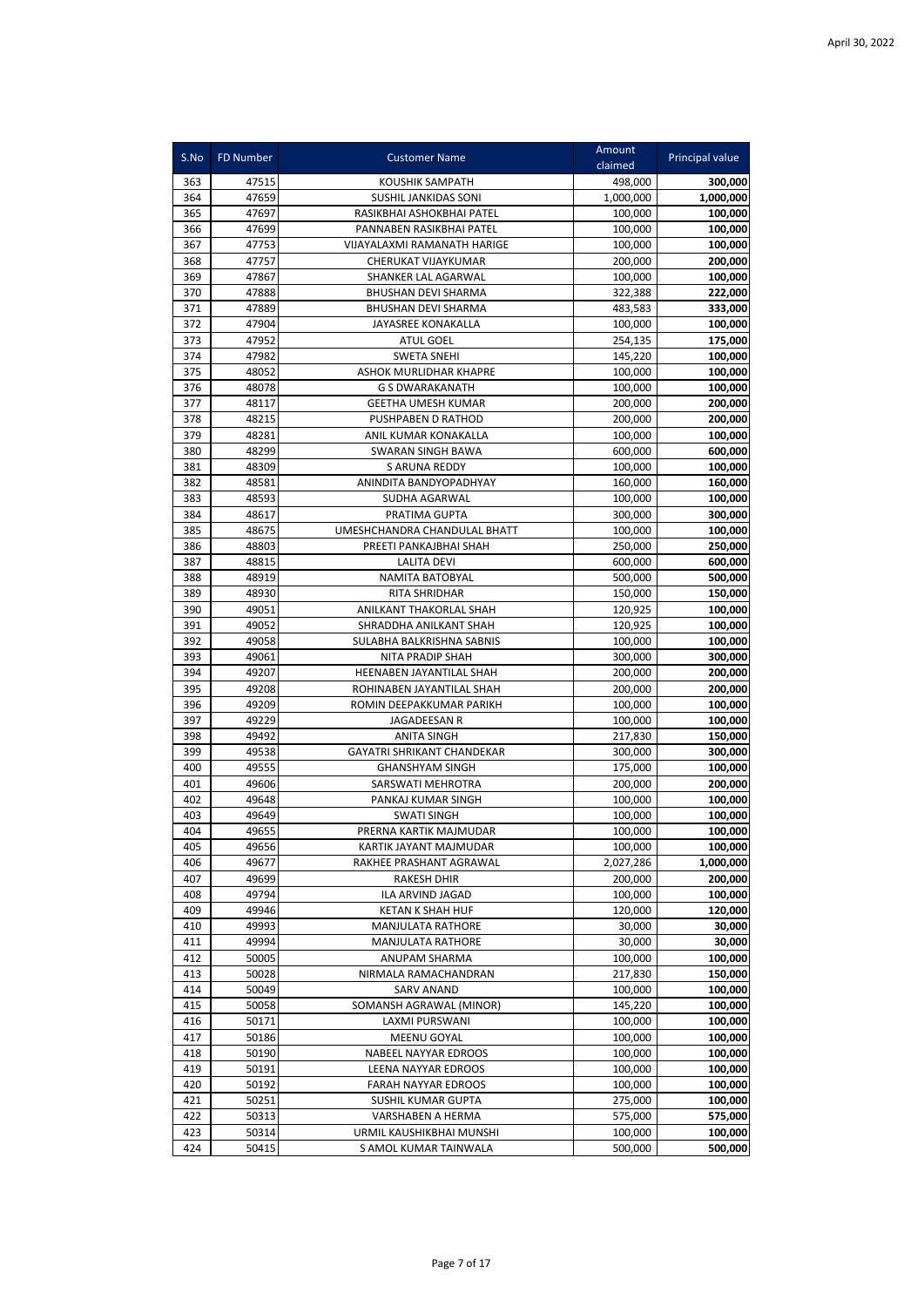| S.No       | <b>FD Number</b> | <b>Customer Name</b>                          | Amount<br>claimed  | Principal value    |
|------------|------------------|-----------------------------------------------|--------------------|--------------------|
| 425        | 50476            | AJAY KUMAR MATHUR                             | 100,000            | 100,000            |
| 426        | 50522            | K GOVINDAKRISHNAN                             | 500,000            | 500,000            |
| 427        | 50594            | <b>KALI PAL</b>                               | 300,000            | 300,000            |
| 428        | 50643            | <b>SWATI BHUSHAN PHATAK</b>                   | 100.000            | 100,000            |
| 429        | 50656            | <b>HETAL P RAIPAT</b>                         | 100,000            | 100,000            |
| 430        | 50732            | <b>ISHWAR CHANDRA</b>                         | 300,000            | 300,000            |
| 431        | 51022            | <b>G S DWARAKANATH</b>                        | 100,000            | 100,000            |
| 432        | 51313            | MUMTAZ ALI                                    | 100,000            | 100,000            |
| 433        | 51314            | <b>HYDER ALI</b>                              | 200,000            | 200,000            |
| 434        | 51419            | DEVIDAS NANASAHEB BHALERAO                    | 145,220            | 100,000            |
| 435        | 51426            | T R SURESH ANANTH                             | 250,000            | 250,000            |
| 436        | 51441            | ELGIVA DORA SHULLAI                           | 200,000            | 200,000            |
| 437        | 51530            | <b>SHALINI VASU</b>                           | 542,150            | 100,000            |
| 438        | 51534            | N SREENIVASAN                                 | 200,000            | 200,000            |
| 439        | 51694            | PRAVIN NAYAR                                  | 100,000            | 100,000            |
| 440        | 51695            | <b>KUSUM NAYAR</b>                            | 100,000            | 100,000            |
| 441        | 52450            | KHORSHED FAREDOON DALAL                       | 300,000            | 300,000            |
| 442        | 52451            | ARNAVAZ FRAMROZ PANTHAKI                      | 200,000            | 200,000            |
| 443        | 52508            | SATISH KUMAR SINGH                            | 100,000            | 100,000            |
| 444        | 52515            | <b>SUDHIR ANAND</b>                           | 200,000            | 200,000            |
| 445        | 52577            | ANURADHA MADHAV JOSHI                         | 100,000            | 100,000            |
| 446        | 52722            | SULOCHANA KUMAR                               | 210,000            | 180.000            |
| 447        | 52742            | SAYALI DEVIDAS BHALERAO                       | 145,220            | 100,000            |
| 448        | 52805            | PERI SATYA SURYA RAMA MURTY                   | 250,000            | 250,000            |
| 449        | 52806            | MAMLR SATYAVATHI DEVI                         | 250,000            | 250,000            |
| 450        | 52812            | <b>HEERA LAL</b>                              | 200,000            | 100,000            |
| 451<br>452 | 52899<br>53006   | VIDHYABEN ARVINDBHAI PATEL<br>SHALBHA SARDA   | 100,000<br>500,000 | 100,000<br>500,000 |
| 453        | 53013            | SUSHILA SRIVASTAVA                            | 145,220            | 100,000            |
| 454        | 53088            | <b>BIKRAM SINGH</b>                           | 250,000            | 250,000            |
| 455        | 53089            | KANWAR SIMAR SINGH                            | 250,000            | 250,000            |
| 456        | 53111            | MALLIKARJUN SHIRWALKAR                        | 100,000            | 100,000            |
| 457        | 53144            | N SHIVARUDRAPPA                               | 185,000            | 100,000            |
| 458        | 53200            | <b>RENU RAI</b>                               | 100,000            | 100,000            |
| 459        | 53316            | PRABHA ANANT                                  | 1,000,000          | 1,000,000          |
| 460        | 53322            | SHAISHAV KARNANI HUF                          | 150,000            | 150,000            |
| 461        | 53353            | SUSHIL JANKIDAS SONI                          | 20,00,000          | 1,000,000          |
| 462        | 53437            | <b>CHANDRAKANT C SHAH HUF</b>                 | 150,000            | 150,000            |
| 463        | 53482            | SURENDRA BALKRISHNA DATAR                     | 100,000            | 100,000            |
| 464        | 53514            | DIVYANSH CHAUHAN (MINOR)                      | 100,000            | 100,000            |
| 465        | 53752            | <b>HEMA SAMPATH</b>                           | 249,000            | 150,000            |
| 466        | 53797            | SURENDRA KUMAR GAUR                           | 400,000            | 400,000            |
| 467        | 53994            | MANJUSREE MAJUMDER                            | 500,000            | 500,000            |
| 468        | 54001            | SAHIL THAKUR                                  | 164,000            | 164,000            |
| 469        | 54073            | DIVYA DARSHAN PANDE                           | 100,000            | 100,000            |
| 470        | 54074            | K S SREERANGA JOIS                            | 243,333            | 200,000            |
| 471        | 54092            | <b>NEHA RAIPAT</b>                            | 200,000            | 200,000            |
| 472        | 54136            | A DHANAULLAH                                  | 120,833            | 100,000            |
| 473        | 54179            | SUDHIR ANAND                                  | 100,000            | 100,000            |
| 474        | 54202            | RAM KALI DEVI                                 | 100,000            | 100,000            |
| 475        | 54241            | <b>SWETA SINHA</b>                            | 150,000            | 150,000            |
| 476        | 54282            | <b>ASHOK KUMAR</b>                            | 150,000            | 150,000            |
| 477        | 54289            | VIJAYALAKSHMI PANAYAPPAN                      | 100,000            | 100,000            |
| 478        | 54292            | MADHU SRIVASTAVA                              | 300,000            | 300,000            |
| 479        | 54397            | PRABHA ANANT                                  | 16,000,000         | 1,600,000          |
| 480        | 54406            | VIDYA DEVI AGARWAL                            | 100,000            | 100,000            |
| 481<br>482 | 54469<br>54511   | <b>BHUPENDRABHAI J PATEL</b>                  | 250,000<br>300,000 | 250,000<br>150,000 |
| 483        | 54645            | KANCHAN AGGARWAL<br><b>KAKOLI CHAKRABORTY</b> | 300,000            | 700,000            |
| 484        | 54666            | S V SUBRAMANIAM                               | 900,000            | 900,000            |
| 485        | 54667            | SUDHA SUBRAMANIAM                             | 450,000            | 450,000            |
| 486        | 54696            | PRATIMA DIWAN                                 | 250,000            | 250,000            |
|            |                  |                                               |                    |                    |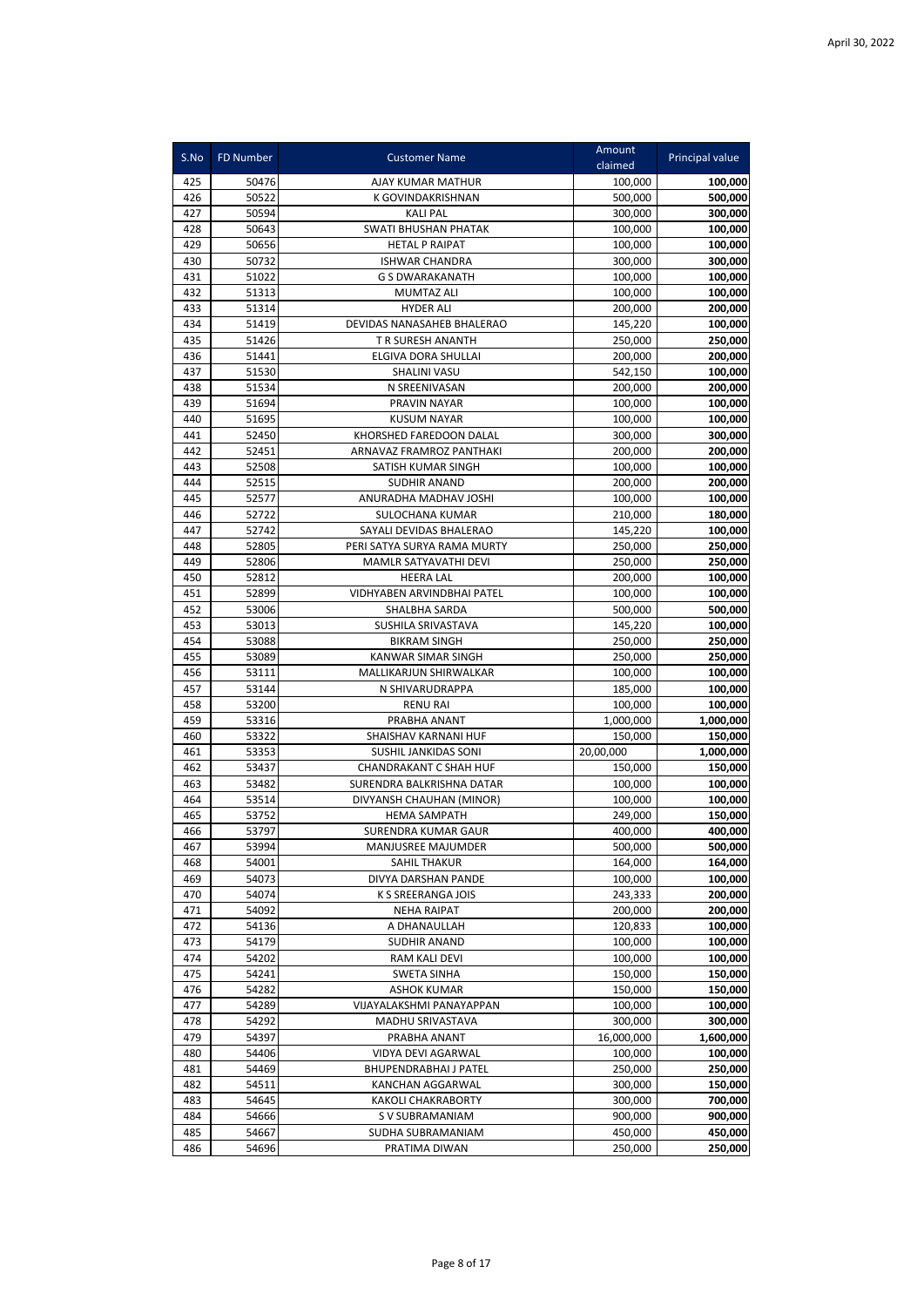| S.No       | FD Number      | <b>Customer Name</b>                       | Amount<br>claimed  | Principal value    |
|------------|----------------|--------------------------------------------|--------------------|--------------------|
| 487        | 54756          | <b>BHARATKUMAR NAIK</b>                    | 100,000            | 100,000            |
| 488        | 54757          | KAKOLI BANDYOPADHYAY                       | 100,000            | 100,000            |
| 489        | 54791          | RATILAL K PATEL HUF                        | 151,382            | 100,000            |
| 490        | 54792          | R H PATEL HUF                              | 151,382            | 100,000            |
| 491        | 54793          | K AVINASH HUF                              | 151,382            | 100,000            |
| 492        | 54794          | RATILAL K A HUF                            | 151,382            | 100,000            |
| 493        | 54795          | R K HIMANSHU HUF                           | 151,382            | 100,000            |
| 494        | 54796          | RAHI PATEL HUF                             | 151,382            | 100,000            |
| 495        | 54797          | K A HIMANSHU HUF                           | 151,382            | 100,000            |
| 496        | 54798          | <b>KUSUMBEN R PATEL</b>                    | 151,382            | 100,000            |
| 497        | 54799          | <b>KH PATEL HUF</b>                        | 151,382            | 100,000            |
| 498        | 54800          | R A PATEL HUF                              | 151,382            | 100,000            |
| 499        | 54811          | KAMALKANT M SHAH                           | 500,000            | 500,000            |
| 500        | 54812          | SUDHA M SHAH                               | 750,000            | 750,000            |
| 501        | 54887          | PUSHPA CHAURASIA                           | 500,000            | 500,000            |
| 502        | 55009          | N R DINESH KUMAR                           | 200,000            | 200,000            |
| 503        | 55033          | SURYANARAYAN PUSHPALATHA                   | 1,050,000          | 1,050,000          |
| 504        | 55034          | ANNEPU AMMANNAMMA                          | 500,000            | 500,000            |
| 505        | 55151          | SHAIL JAJOO                                | 100,000            | 100,000            |
| 506        | 55266          | <b>URMILA KHANNA</b>                       | 300,000            | 300,000            |
| 507        | 55274          | SANJAY SAGRAWAT HUF                        | 265,753            | 200,000            |
| 508        | 55275          | <b>GEETA P SONI</b>                        | 100.000            | 100,000            |
| 509        | 55276          | PRAVIN C SONI                              | 100,000            | 100,000            |
| 510        | 55302          | S CHANDRASEKARAN                           | 435,660<br>100.000 | 300,000            |
| 511<br>512 | 55455<br>55574 | SAVITHRI KALYANASUNDARAM<br>KIRAN          | 290,440            | 100,000            |
| 513        | 55575          | KAMAL WADHWA                               | 100,000            | 200,000<br>100,000 |
| 514        | 55576          | <b>GITA SHARMA</b>                         | 161,550            | 100,000            |
| 515        | 55603          | PADMINI DINKAR SATHE                       | 237,041            | 100,000            |
| 516        | 55623          | MAHENDRA GOPALDAS BHATIA                   | 112,500            | 100,000            |
| 517        | 55698          | REHANUDDIN                                 | 100,000            | 100,000            |
| 518        | 55773          | RAJESH KANTILAL SHAH                       | 145,220            | 100,000            |
| 519        | 56022          | <b>KAMALA</b>                              | 300,000            | 300,000            |
| 520        | 56045          | KASHISH AGGARWAL HUF                       | 200,000            | 200,000            |
| 521        | 56092          | <b>JHARNA R BISWAS</b>                     | 100,000            | 100,000            |
| 522        | 56128          | VISHWAS PURUSHOTTAM MANOHAR                | 100,000            | 100,000            |
| 523        | 56199          | NIDHI CHAURASIA                            | 100,000            | 100,000            |
| 524        | 56240          | <b>SUMAN VERMA</b>                         | 200,000            | 200,000            |
| 525        | 56320          | MEGHA CHAURASIA (MINOR)                    | 100,000            | 100,000            |
| 526        | 56322          | DAKSH CHAURASIA (MINOR)                    | 100,000            | 100,000            |
| 527        | 56684          | KIRAN NIRANJAN DOSHI                       | 100,000            | 100,000            |
| 528        | 56685          | NIRANJAN KHIMCHAND DOSHI                   | 100,000            | 100,000            |
| 529        | 56686          | MONICA NIRANJAN DOSHI                      | 100,000            | 100,000            |
| 530        | 56953          | BHANWARI DEVI SETHIA                       | 500,000            | 500,000            |
| 531        | 56977          | SHRINEELA KALA                             | 326,745            | 225,000            |
| 532        | 56985          | KRISHNALAL MANVANTRAI PARIKH               | 100,000            | 100,000            |
| 533        | 57077          | MUKESHBHAI MURAWALA                        | 152,481            | 105,000            |
| 534        | 57090          | <b>GEETHA SURESH</b>                       | 200,000            | 200,000            |
| 535        | 57092          | R KALYANASUNDARAM                          | 100,000            | 100,000            |
| 536        | 57153          | <b>RAJEEV MITTAL</b>                       | 100,000            | 100,000            |
| 537        | 57171          | NISHIT JAIN HUF                            | 150,000            | 150,000            |
| 538        | 57220          | RAJENDRA MEHTA                             | 150,000            | 150,000            |
| 539        | 57239          | RAJUL NARENDRARAI DESAI                    | 100,000            | 100,000            |
| 540        | 57240          | CHHAYA RAJUL DESAI                         | 100,000            | 100,000            |
| 541        | 57266          | <b>GANDHARI AGRAWAL</b>                    | 120,000            | 120,000            |
| 542        | 57278          | SIBESWAR MITRA                             | 130,000            | 130,000            |
| 543        | 57279          | <b>MAMATA MITRA</b>                        | 100,000            | 160,000            |
| 544        | 57328          | KAKOLI CHAKRABORTY                         | 900,000            | 900,000            |
| 545        | 57335          | KANTABEN VINODBHAI PATEL                   | 260,180            | 100,000            |
| 546<br>547 | 57413<br>57444 | ARIJIT BANDYOPADHYAY<br><b>NEETA PAWAR</b> | 300,000            | 300,000<br>100,000 |
| 548        | 57485          | MANJU JAIN                                 | 100,000<br>100,000 | 100,000            |
|            |                |                                            |                    |                    |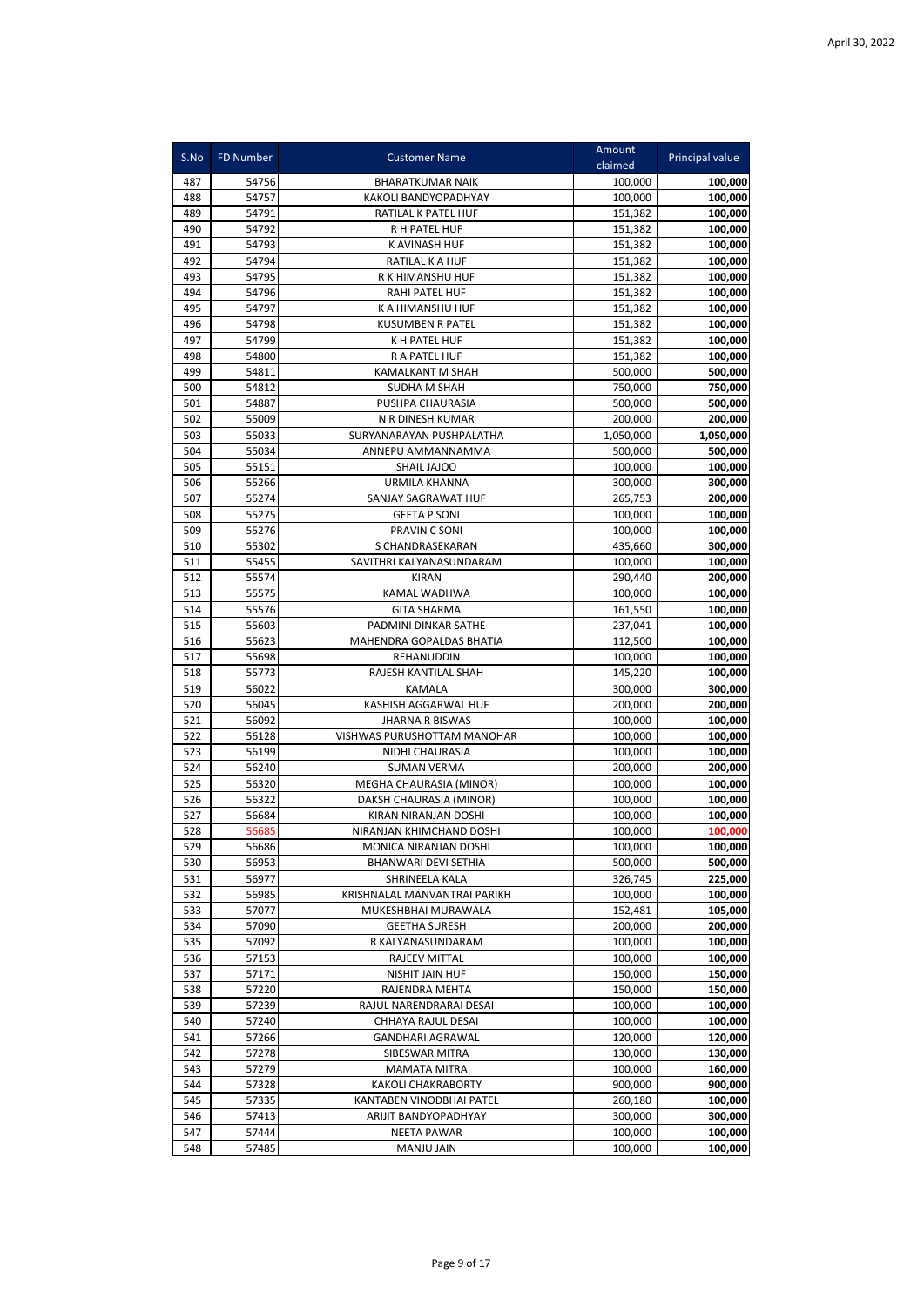| S.No       | FD Number      | <b>Customer Name</b>                           | Amount<br>claimed  | Principal value    |
|------------|----------------|------------------------------------------------|--------------------|--------------------|
| 549        | 57497          |                                                |                    | 200,000            |
| 550        | 57504          | AMIT VERMA<br>SULAKSHANA MILIND JOSHI          | 200,000<br>100,000 | 100,000            |
| 551        | 57531          | GURSHARAN KAUR BAKSHI                          | 190,000            | 100,000            |
| 552        | 57588          | PRASHANTH R                                    | 100,000            | 100,000            |
| 553        | 57732          | <b>RUCHI GUPTA</b>                             | 192,500            | 110,000            |
| 554        | 57817          | MEGHA ABHIJIT MEHTA                            | 250,000            | 250,000            |
| 555        | 57835          | SHAH URVI MANISH                               | 100,000            | 100,000            |
| 556        | 57897          | K ADHINARAYANAN                                | 726,100            | 500,000            |
| 557        | 57915          | <b>VED PRAKASH AWASTHI</b>                     | 100,000            | 100,000            |
| 558        | 57927          | <b>G R SANATH KUMAR</b>                        | 200,000            | 200,000            |
| 559        | 57929          | <b>VEENA ARYA</b>                              | 80,000             | 100,000            |
| 560        | 57983          | PRAKASH SEENA KANCHAN HUF                      | 100,000            | 100,000            |
| 561        | 58097          | CHANDRAKANT A JETHVA                           | 100,000            | 100,000            |
| 562        | 58176          | PRAFULA BIPIN SHINGALA                         | 435,660            | 300,000            |
| 563        | 58203          | <b>GARGI NANDKISHOR DESHMUKH</b>               | 100,000            | 100,000            |
| 564        | 58258          | KANTA DHANUKA                                  | 600,000            | 600,000            |
| 565        | 58330          | <b>JAYANTA GHOSHAL</b>                         | 200,000            | 200,000            |
| 566        | 58334          | <b>VIJAYALACHIMI GANDHI</b>                    | 300,000            | 300,000            |
| 567        | 58336          | RAMASAMY DHANUSH GANDHI                        | 145,220            | 100,000            |
| 568        | 58339          | <b>VEENA JOLLY</b>                             | 150,000            | 150,000            |
| 569        | 58386          | MANOJ KUMAR SHAHDADPURI                        | 145,220            | 100,000            |
| 570        | 58431          | <b>AKSHAY JAIN</b>                             | 100,000            | 100,000            |
| 571        | 58491          | <b>SUREKHA BHATIA</b>                          | 125,000            | 100,000            |
| 572        | 58520          | <b>GITA VENKATARAMANI</b>                      | 200,000            | 200,000            |
| 573        | 58680          | <b>RAKESH DHIR</b>                             | 200,000            | 200,000            |
| 574        | 58682          | <b>REENA SINHA</b>                             | 186,221            | 100,000            |
| 575        | 58764          | ARIJIT BANDYOPADHYAY                           | 300,000            | 300,000            |
| 576        | 58784          | DAYAL SHREERAJ VIVEK                           | 300,000            | 300,000            |
| 577        | 58785          | DAYAL SHREERAJ VIVEK                           | 300,000            | 300,000            |
| 578        | 58786          | DAYAL SHREERAJ VIVEK                           | 300,000            | 300,000            |
| 579        | 58787          | DAYAL SHREERAJ VIVEK                           | 300,000            | 300,000            |
| 580        | 58870          | DESHPANDE KRISHNA H                            | 300,000            | 300,000            |
| 581        | 58873          | VRUSHABH HEMANT SHAH (MINOR)                   | 200,000            | 200,000            |
| 582        | 58879          | PRADIP JETHU GOHEL                             | 300,000            | 300,000            |
| 583        | 58922          | RAJAPANTULA SARASWATHI                         | 175,000            | 175,000            |
| 584        | 58934          | <b>VIJAY KUMAR LENDHE</b>                      | 100,000            | 100,000            |
| 585        | 59020          | J GEETHA                                       | 100,000            | 100,000            |
| 586        | 59092          | <b>NAOZAR BURJOR PATEL</b>                     | 300,000            | 300,000            |
| 587        | 59170<br>59358 | SHAH CHANDRIKA KISHOR                          | 160,000            | 160,000            |
| 588        | 59372          | MALAVIKA SUBRAMANYAN                           | 300,000            | 300,000            |
| 589<br>590 | 59604          | HANSHA JAGDISH THAKER                          | 40,000<br>100,000  | 40,000             |
|            |                | S PADMAPRIYA                                   |                    | 100,000            |
| 591<br>592 | 59669<br>59671 | <b>SWARN CHAMARIA</b><br>SITARAM ANILKUMAR HUF | 232,352<br>14,000  | 160,000<br>140.000 |
| 593        | 59691          | MEERA DASWANI                                  | 102,856            | 100,000            |
| 594        | 59693          | N ANNAPOORANI                                  | 230,000            | 230,000            |
| 595        | 59745          | <b>SWATI TANDON</b>                            | 100,000            | 100,000            |
| 596        | 59746          | <b>GOPAL HIRALAL PATEL</b>                     | 500,000            | 500,000            |
| 597        | 59795          | KISHOR RAICHAND SHAH                           | 100,000            | 100,000            |
| 598        | 59796          | RAJESH RAICHAND SHAH                           | 100,000            | 100,000            |
| 599        | 59861          | RUPAKSH B SAHGAL                               | 500,000            | 500,000            |
| 600        | 59932          | C A B REBELLO                                  | 100,000            | 100,000            |
| 601        | 59981          | AZAD MOHAMMAD BUNDER                           | 50,000             | 50,000             |
| 602        | 60045          | <b>VEENA KAPOOR</b>                            | 100,000            | 100,000            |
| 603        | 60162          | <b>KPRAJU</b>                                  | 200,000            | 200,000            |
| 604        | 60194          | CHANDRIKABEN HARSHAD JOSHI                     | 100,000            | 100,000            |
| 605        | 60362          | KAMLESH BHATT                                  | 200,000            | 200,000            |
| 606        | 60494          | ASHA KANAIYAKUMAR SHAH                         | 145,220            | 100,000            |
| 607        | 60637          | K V RAMAKUMAR                                  | 350,000            | 350,000            |
| 608        | 60657          | SAVITA THAPLIYAL                               | 100,000            | 100,000            |
| 609        | 60685          | SHEELA RAMANA V                                |                    | 100,000            |
| 610        | 60695          | NAYANTARA OJHA                                 | 340,000            | 340,000            |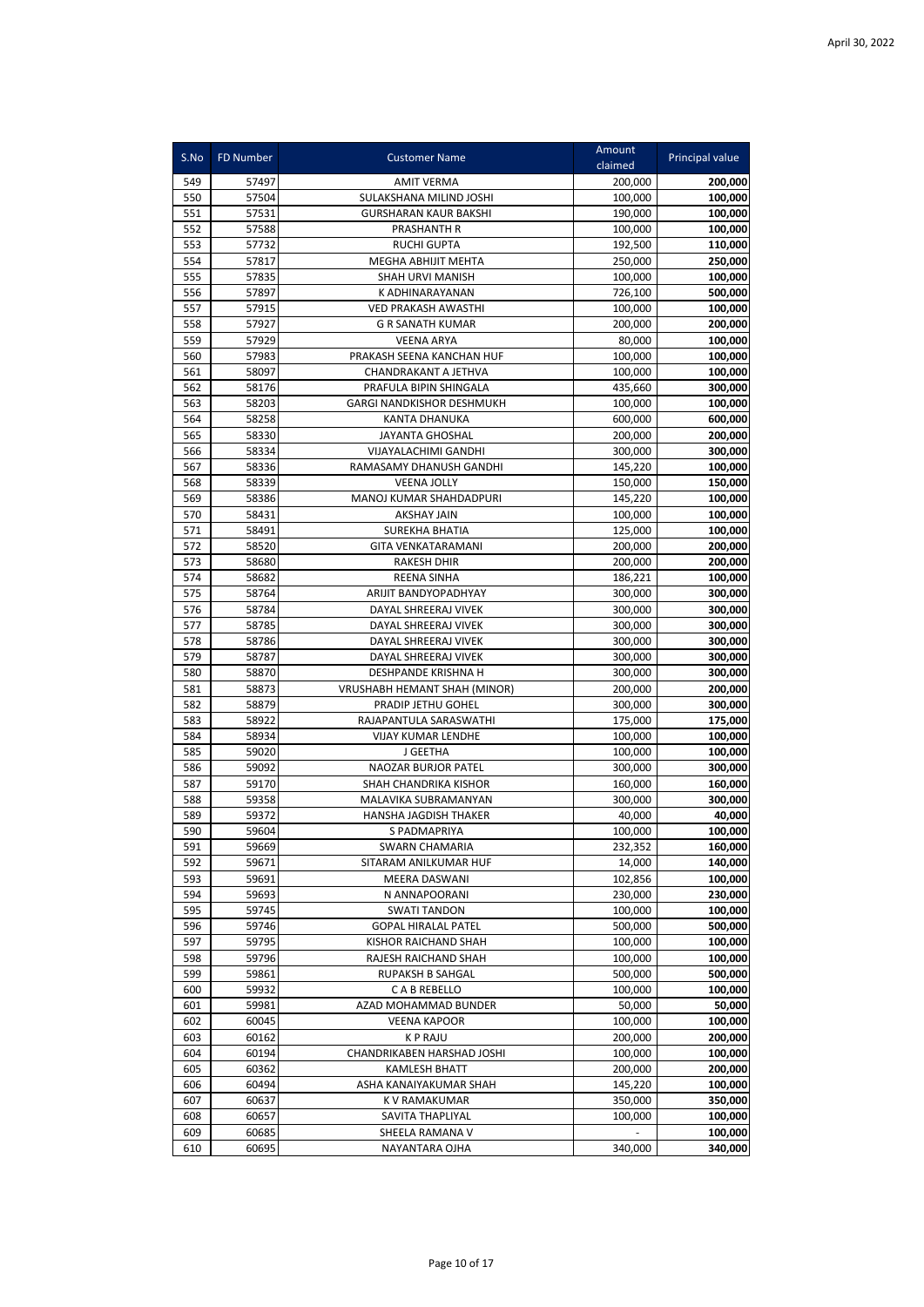| S.No       | FD Number      | <b>Customer Name</b>                        | Amount<br>claimed | Principal value   |
|------------|----------------|---------------------------------------------|-------------------|-------------------|
| 611        | 60730          | PREMANAND BABULAL PATEL                     | 300,000           | 300,000           |
| 612        | 60731          | SHASHIDHARA S                               | 120,000           | 120,000           |
| 613        | 60797          | LAKSHMI RAMESH                              | 181,525           | 125,000           |
| 614        | 60803          | SHIVANI SHUKLA                              | 100,000           | 100,000           |
| 615        | 60883          | <b>GANESAN SRINIVASAN</b>                   | 200,000           | 200,000           |
| 616        | 60945          | NIRMALA GUPTA                               | 100,000           | 100,000           |
| 617        | 60979          | <b>HARISH PRASAD</b>                        | 150,000           | 150,000           |
| 618        | 60980          | SUNITA KESHARI                              | 150,000           | 150,000           |
| 619        | 60981          | <b>SUSANTO PAUL</b>                         | 100,000           | 100,000           |
| 620        | 61001          | ELIZABETH GERARD CABRAL                     | 166,667           | 100,000           |
| 621        | 61022          | <b>ANISH PEDNEKAR</b>                       | 25,000            | 25,000            |
| 622        | 61024          | <b>HARSIMRAN SINGH</b>                      | 150,000           | 150,000           |
| 623        | 61105          | RAMASAMY DHANUSH GANDHI                     | 100,000           | 100,000           |
| 624        | 61106          | RAMASAMY DHANUSH GANDHI                     | 125,000           | 125,000           |
| 625        | 61200          | NARAIN SINGH AJNOHA                         | 150,000           | 150,000           |
| 626        | 61256          | AROOR PRAMESH RAO                           | 200,000           | 200,000           |
| 627        | 61333          | SANTOSH PASRICHA                            | 435,660           | 300,000           |
| 628<br>629 | 61402<br>61457 | <b>BIMLA KARNANI</b><br><b>K RAMIAH</b>     | 150,000           | 150,000<br>30,000 |
| 630        | 61467          | <b>AMITA CHADHA</b>                         | 30,000<br>20,000  | 20,000            |
| 631        | 61468          | <b>GAURAV VERMA</b>                         | 200,000           | 200,000           |
| 632        | 61485          | <b>NARAIN SINGH AJNOHA</b>                  | 150,000           | 150,000           |
| 633        | 61516          | R KISHORE KUMAR                             | 200,000           | 200,000           |
| 634        | 61532          | <b>UMESH L SHASTRY</b>                      | 145,220           | 100,000           |
| 635        | 61595          | PRADIPKUMAR KRISHNALAL SHAH                 | 217,830           | 150,000           |
| 636        | 61596          | POONAM GUPTA                                | 270,080           | 158,000           |
| 637        | 61601          | ANVI PAVAN THAKORE (MINOR)                  | 200,000           | 200,000           |
| 638        | 61614          | <b>SHIVAKUMAR T</b>                         | 250,000           | 250,000           |
| 639        | 61695          | POOJA ASHISH KARMOKAR                       | 500,000           | 500,000           |
| 640        | 61727          | <b>VIKAS C CHITNIS</b>                      | 300,000           | 300,000           |
| 641        | 61732          | PRADEEP MUKHERJEE                           | 150,000           | 150,000           |
| 642        | 61742          | MADHU AGARWAL                               | 500,000           | 500,000           |
| 643        | 61743          | MADHU AGARWAL                               | 500,000           | 500,000           |
| 644        | 61949          | RAMESH CHANDRA MAHAJAN                      | 100,000           | 100,000           |
| 645        | 61965          | RAMESH CHANDRA MAHAJAN                      | 100,000           | 100,000           |
| 646        | 62094          | RATNA MAJUMDAR                              | 35,000            | 35,000            |
| 647        | 62170          | ARIJIT BANDYOPADHYAY                        | 300,000           | 300,000           |
| 648        | 62174          | <b>SURANGI MANHAR SHAH</b>                  | 100,000           | 100,000           |
| 649        | 62294          | DAYAL ALKA VIVEK                            | 300,000           | 300,000           |
| 650        | 62297          | BHUMIKABEN HITENDRABHAI PATEL               | 125,000           | 125,000           |
| 651        | 62307          | <b>GOPAL HIRALAL PATEL</b>                  | 1,000,000         | 1,000,000         |
| 652        | 62319          | SHAILESH BHASKER MUNDKUR                    | 500,000           | 500,000           |
| 653        | 62361          | SAVITRI DEVI                                | 200,000           | 200,000           |
| 654        | 62383          | RAJIV MAHESHCHANDRA MEHTA                   | 150,000           | 150,000           |
| 655        | 62448          | KALPANA TEWARI                              | 100,000           | 100,000           |
| 656        | 62478          | RASHMI B S                                  | 200,000           | 200,000           |
| 657        | 62568<br>62728 | PRATIK RAMESHCHANDRA PATEL                  | 500,000           | 500,000           |
| 658<br>659 | 62762          | VASANTHA ANANTHAN<br>TIRUMANISETTI ANURADHA | 145,220<br>50,000 | 100,000<br>50,000 |
| 660        | 62763          | TIRUMANISETTI ANURADHA                      | 50,000            | 50,000            |
| 661        | 62780          | JEROME DSOUZA                               | 350,000           | 350,000           |
| 662        | 62822          | <b>ANTHONY FRANCIS REBELLO</b>              | 1,100,000         | 1,100,000         |
| 663        | 62892          | KAILASH NATH SHRIDHAR                       | 100,000           | 100,000           |
| 664        | 62954          | DEEPAK TANEJA                               | 35,000            | 35,000            |
| 665        | 62961          | ASHOK SHAMRAO MANOLI                        | 200,000           | 200,000           |
| 666        | 62962          | MANASI ASHUTOSH MANOLI                      | 300,000           | 300,000           |
| 667        | 63050          | YOGITABEN N PUROHIT                         | 100,000           | 100,000           |
| 668        | 63051          | ANCHAL B PUROHIT (MINOR)                    | 100,000           | 100,000           |
| 669        | 63052          | NATWARLAL V PUROHIT                         | 100,000           | 100,000           |
| 670        | 63054          | <b>BHIMASHANKAR V PUROHIT</b>               | 100,000           | 100,000           |
| 671        | 63055          | BHIMASHANKAR V PUROHIT HUF                  | 150,000           | 150,000           |
| 672        | 63060          | SUMITRABEN V PUROHIT                        | 150,000           | 150,000           |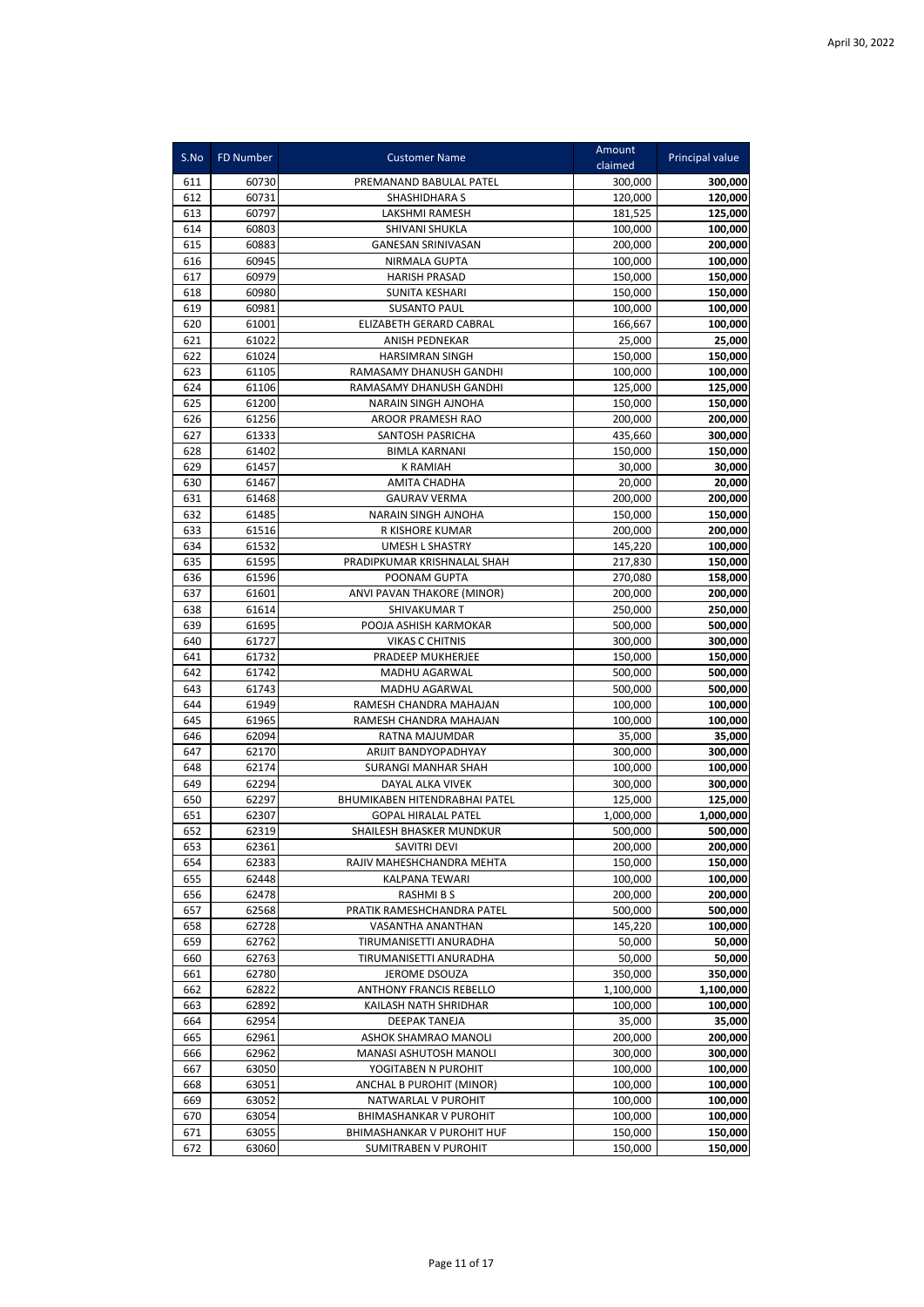| S.No       | <b>FD Number</b> | <b>Customer Name</b>                           | Amount<br>claimed    | Principal value      |
|------------|------------------|------------------------------------------------|----------------------|----------------------|
| 673        | 63164            | RAJIB KUMAR BHUIYA                             | 200,000              | 200,000              |
| 674        | 63174            | <b>MANISH BHANSALI</b>                         | 500,000              | 500,000              |
| 675        | 63176            | <b>GEORGY ALEXANDER</b>                        | 120,000              | 120,000              |
| 676        | 63202            | <b>NAVEEN KUMAR S</b>                          | 203,308              | 140,000              |
| 677        | 63243            | NAGARAJ GOPINATH BENNUR                        | 100,000              | 100,000              |
| 678        | 63296            | <b>BHAIRAVI S SHAH</b>                         | 150,000              | 150,000              |
| 679        | 63343            | ADWAIT RISHIKESH PARDHY (MINOR)                | 140,000              | 140,000              |
| 680        | 63372            | <b>VANI RAJENDRA</b>                           | 800,000              | 800,000              |
| 681        | 63373            | PREKSHA RAJENDRA                               | 800,000              | 800,000              |
| 682        | 63619            | NIHARIKA SANJAY DIWAN                          | 290,440              | 200,000              |
| 683        | 63672            | <b>RICHA PANDEY</b>                            | 100,000              | 100,000              |
| 684        | 63678            | ZARIN SOHRAB DUBASH                            | 400,000              | 400,000              |
| 685        | 63788            | <b>SUDHABA</b>                                 | 243,750              | 150,000              |
| 686        | 63857            | SHAUNAK ABHIJIT MEHTA (MINOR)                  | 125,000              | 125,000              |
| 687        | 63903            | PARISHA PURVESH SHAH                           | 100,000              | 100,000              |
| 688        | 63914            | SHASHIKANT GANGADHAR PATIL                     | 100,000              | 100,000              |
| 689        | 63932            | TUSHARKUMAR PREMCHANDBHAI PATEL                | 250,000              | 250,000              |
| 690        | 63941            | HEMANTSINGH P VADHER                           | 100,000              | 100,000              |
| 691<br>692 | 63980            | MEGHNA NITIN KHANDELWAL<br>JYOTSNA CAWAS SAHER | 275,000              | 275,000              |
| 693        | 63983            | VISHWAS PURUSHOTTAM MANOHAR                    | 500,000<br>100,000   | 500,000              |
|            | 63996<br>64052   |                                                |                      | 100,000              |
| 694        |                  | MAYUR AGARWAL                                  | 200,000<br>500,000   | 200,000              |
| 695<br>696 | 64106<br>64156   | ANEESHA SHRESTHA<br>SHUJAUDDIN S KAPASI        | 1,000,000            | 500,000              |
| 697        | 64168            | RUPALI VILAS JADHAV                            |                      | 1,000,000<br>100,000 |
| 698        | 64171            | KHAIROONNISA S KAPASI                          | 100,000<br>1,000,000 | 1,000,000            |
| 699        | 64231            | MAHENDRA KUMAR                                 | 349,417              | 300,000              |
| 700        | 64252            | <b>BUVANA RAJU</b>                             | 100,000              | 100,000              |
| 701        | 64253            | A SELVARAJ                                     | 400,000              | 400,000              |
| 702        | 64256            | <b>MEENA KUMARI</b>                            | 145,000              | 100,000              |
| 703        | 64336            | PRAMOD KUMAR                                   | 150,000              | 150,000              |
| 704        | 64564            | SHANTI PRAKASH TRIPATHI                        | 300,000              | 300,000              |
| 705        | 64637            | KALYAN KUMAR BHATTACHARYA                      | <b>NAM</b>           | 100,000              |
| 706        | 64645            | <b>SEEMA DHIR</b>                              | 100,000              | 100,000              |
| 707        | 64677            | <b>GIRIJA NANDAN MOHANTY HUF</b>               | 200,000              | 200,000              |
| 708        | 64759            | SMITA PANKAJ DESAI                             | 100,000              | 100,000              |
| 709        | 64769            | R KRISHNAMURTHI                                | 300,000              | 300,000              |
| 710        | 64770            | R UMAMAHESWARI                                 | <b>NAM</b>           | 300,000              |
| 711        | 64781            | JITENDRA TRIPATHI                              | 100,000              | 100,000              |
| 712        | 64840            | Y SUNEEL KUMAR                                 | 100,000              | 100,000              |
| 713        | 64874            | <b>DELNAZ FAROODI</b>                          | 150,000              | 150,000              |
| 714        | 64915            | NAYANTARA OJHA                                 | 200,000              | 200,000              |
| 715        | 64961            | DEEPAK GUPTA                                   | 400,000              | 400,000              |
| 716        | 64962            | SAROJA SHANKAR                                 | 750,000              | 750,000              |
| 717        | 65023            | <b>VINTI AGRAWAL</b>                           | 290,440              | 200,000              |
| 718        | 65058            | DIPTI CHAURASIA                                | 726,100              | 500,000              |
| 719        | 65067            | HARUN LATIF ASWANI                             | 100,000              | 100,000              |
| 720        | 65112            | CHANDRAKANT NATVARBHAI PATEL                   | 150,000              | 150,000              |
| 721        | 65114            | LATABEN MUKESHBHAI PATEL                       | 120,000              | 120,000              |
| 722        | 65215            | KAUSHIK BHATTACHARYA                           | <b>NAM</b>           | 100,000              |
| 723        | 65261            | PRAMOD JAMNADAS LAVINGIA                       | 100,000              | 100,000              |
| 724        | 65269            | PREMANADBHAI B PATEL                           | 500,000              | 500,000              |
| 725        | 65285            | JANARDAN SHRIRAM                               | 100,000              | 100,000              |
| 726        | 65307            | SUSHEELA R HEBBAR                              | 225,000              | 225,000              |
| 727        | 65319            | <b>AUREEN GOMES</b>                            | 100,000              | 100,000              |
| 728        | 65382            | DHANEEL PRAVIN SHAH                            | 250,000              | 250,000              |
| 729        | 65385            | PRATIMA DAYARAM BAMBHANIA                      | 200,000              | 200,000              |
| 730        | 65415            | FARHAT IMTIAZ RANGWALA                         | 100,000              | 100,000              |
| 731        | 65416            | RASHMI RAJEEV DALVI                            | 200,000              | 200,000              |
| 732        | 65505            | ASHOK PRABHAKAR DHARMADHIKARI HUF              | 325,000              | 325,000              |
| 733        | 65522            | ABAN NEVILLE KAPADIA                           | 300,000              | 300,000              |
| 734        | 65583            | ASHISH VIRJIBHAI PATEL                         | 500,000              | 500,000              |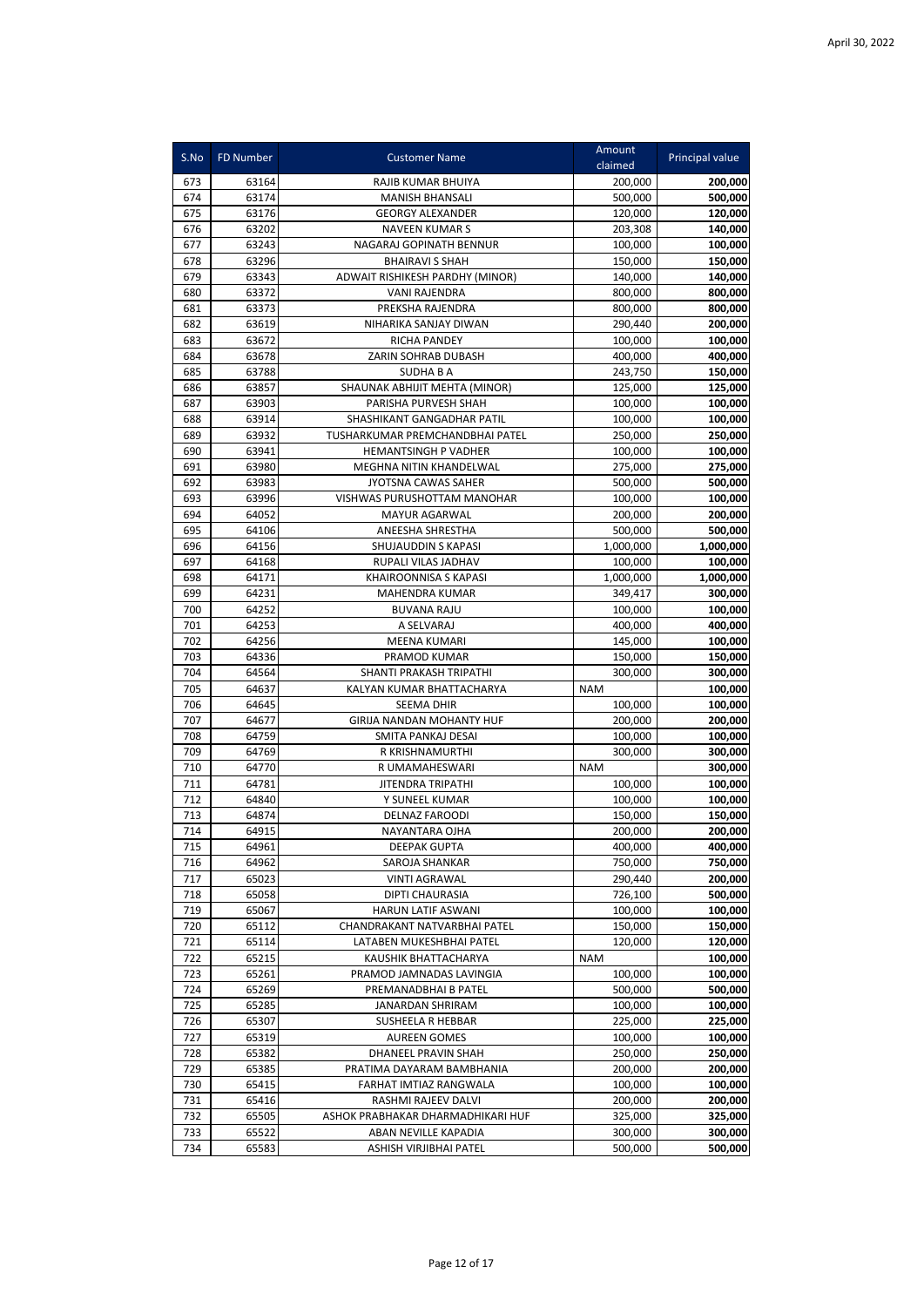| S.No       | FD Number      | <b>Customer Name</b>                        | Amount             | Principal value    |
|------------|----------------|---------------------------------------------|--------------------|--------------------|
|            |                |                                             | claimed            |                    |
| 735        | 65676          | S VIDHYALAKSHMI                             | 200,000            | 200,000            |
| 736        | 65677          | <b>VISVANATHAN K</b>                        | 200,000            | 200,000            |
| 737        | 65815          | ANAND NARENDRA SHAH                         | 36,305             | 25,000             |
| 738        | 65839          | MUKESH KUMAR MITTAL                         | 145.220            | 100,000            |
| 739        | 65842          | <b>SUNITA CHAURASIA</b>                     | 100,000            | 100,000            |
| 740        | 65864          | ALIFIYA Y NULWALA                           | 200,000            | 200,000            |
| 741        | 65877          | NIMISH MEPA BHUVA                           | 250,000            | 250,000            |
| 742        | 65888          | LALITHA DEVI H B                            | 600,000            | 600,000            |
| 743        | 65929          | <b>GURSHARAN KAUR BAKSHI</b>                | 145,220            | 100,000            |
| 744        | 66268          | S RAM                                       | 173,437            | 150,000            |
| 745        | 66293          | <b>VALLABHDAS PREMJIBHAI PATEL</b>          | 1,000,000          | 1,000,000          |
| 746        | 66343          | KAHKASHAN PARVEEN                           | 464,704            | 320,000            |
| 747        | 66387          | SHEEBA ABRAHAM                              | 193,970            | 170,000            |
| 748        | 66410          | <b>BABASAHEB MADHUKAR BARTAKKE</b>          | 36,305             | 25,000             |
| 749        | 66460          | <b>REKHA SHARMA</b>                         | 340,000            | 340,000            |
| 750        | 66463          | RAGINI KUMARI                               | 150,000            | 150,000            |
| 751        | 66513          | BALU GOVINDA MAHAJAN                        | 100,000            | 100,000            |
| 752        | 66540          | ANJULA DEVI                                 | 200,000            | 200,000            |
| 753        | 66592          | SADHANA D SHAH                              | 300,000            | 300,000            |
| 754<br>755 | 66627<br>66710 | <b>VIJAY KUMAR</b><br><b>AUREEN GOMES</b>   | 200,000            | 200,000            |
|            |                |                                             | 100,000            | 100,000            |
| 756<br>757 | 66715<br>66843 | VANDANA VISHWANATH GAJRIA                   | 100,000            | 100,000            |
| 758        | 66901          | VIGNESH KALYANARAMAN<br><b>HARISH KUMAR</b> | 100,000<br>100,000 | 100,000<br>100,000 |
| 759        | 66903          | <b>DEVNA SETH</b>                           | 25,000             | 25,000             |
| 760        | 66909          | SAFIQ AHAMED A                              | 30,000             | 30,000             |
| 761        | 66918          | SANTHA S PILLAI                             | 200,000            | 200,000            |
| 762        | 66928          | PRAVIN KALYANJI SHAH                        | 400,000            | 400,000            |
| 763        | 66991          | SHIVA KUMAR B REVADI                        | 100,000            | 100,000            |
| 764        | 67244          | <b>INDIRA VIKRAM KURVE</b>                  | 400,000            | 400,000            |
| 765        | 67313          | NEVANDLAL BALLANI                           | 300,000            | 300,000            |
| 766        | 67376          | <b>BELLA DHAWAN</b>                         | 100,000            | 100,000            |
| 767        | 67394          | <b>JUGESHWAR PRASAD</b>                     | 111,000            | 111,000            |
| 768        | 67409          | <b>SUNIL KUMAR</b>                          | 300,000            | 300,000            |
| 769        | 67410          | <b>BRAJESH KUMAR GUPTA</b>                  | 100,000            | 100,000            |
| 770        | 67445          | JAIPRAKASH AGARWAL                          | 100,000            | 100,000            |
| 771        | 67463          | DAYAL VIVEK YASHAVANT                       | 140,000            | 140,000            |
| 772        | 67464          | DAYAL VIVEK YASHAVANT                       | 100,000            | 100,000            |
| 773        | 67530          | TASNEEM HAMZA TAPIA                         | 250,000            | 250,000            |
| 774        | 67541          | <b>JAIN VICKY HASTIMAL</b>                  | f                  | 40,000             |
| 775        | 67542          | JAIN HASTIMAL RUGNATHMALJI                  | 422,084            | 40,000             |
| 776        | 67606          | <b>MANIK LAL GUPTA</b>                      | 100,000            | 100,000            |
| 777        | 67615          | JAIN KALPESH HASTIMAL                       | 422,084            | 40,000             |
| 778        | 67616          | JAIN VIMLABEN MANGILAL                      | 422,084            | 40,000             |
| 779        | 67617          | JAIN MANGILAL RUGNATHMALJI                  | 422,084            | 40,000             |
| 780        | 67653          | PRATIBHA RATTAN                             | 150,000            | 150,000            |
| 781        | 67664          | JAIN BHAVESH MANGILAL                       | 422,084            | 40,000             |
| 782        | 67665          | <b>JAIN SONU HARISH</b>                     | 422,084            | 40,000             |
| 783        | 67673          | ERASALA GOPAL SHANTARAM                     | 135,000            | 135,000            |
| 784        | 67674          | MEENA KIRTIKUMAR SHAH                       | 100,000            | 100,000            |
| 785        | 67712          | <b>NAVEEN KUMAR S</b>                       | 188,786            | 130,000            |
| 786        | 67731          | LAKKANIKI RAGHAVENDRA CH                    | 56,636             | 39,000             |
| 787        | 67738          | JACOB MENDONSA                              | 200,000            | 200,000            |
| 788        | 67746          | <b>ASHA DEVI</b>                            | 100,000            | 100,000            |
| 789        | 67752          | NEERAJA TIWARI                              | 435,660            | 300,000            |
| 790        | 67772          | RAVICHANDRAN R IYER                         | 100,000            | 100,000            |
| 791        | 67805          | NIRUPA PANKAJ NEGANDHI                      | 100,000            | 100,000            |
| 792        | 67857          | SHANTHI CHANDRU                             | 100,000            | 100,000            |
| 793        | 67874          | SHAUNAK D BOPARDIKAR                        | 145,000            | 100,000            |
| 794        | 67936          | PETER S FERNANDES                           | 1,000,000          | 1,000,000          |
| 795        | 67940          | RENUKA FERNANDES                            | 100,000            | 100,000            |
| 796        | 67947          | NIMISH MEPA BHUVA                           | 450,000            | 450,000            |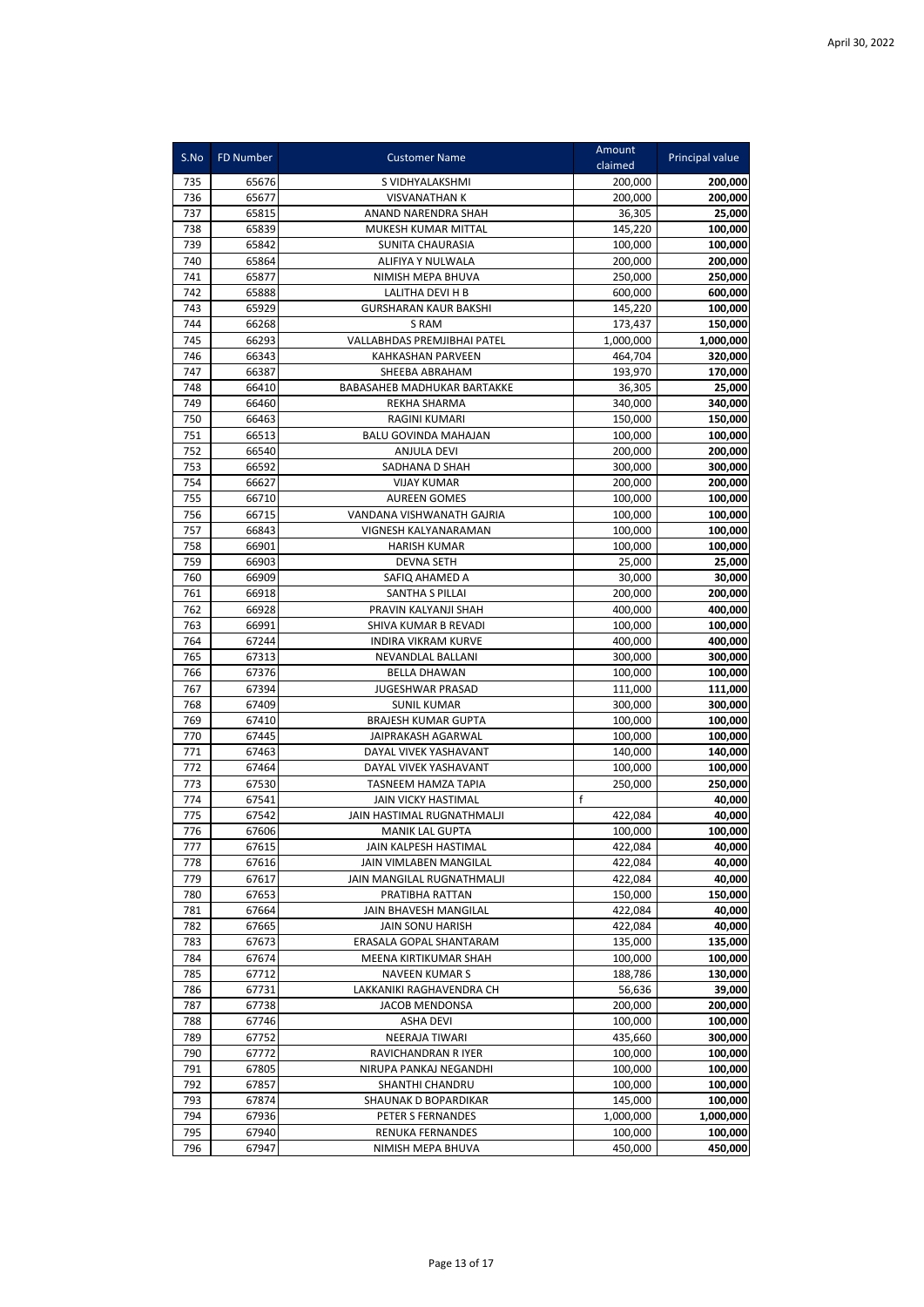| S.No | FD Number | <b>Customer Name</b>            | Amount<br>claimed | Principal value |
|------|-----------|---------------------------------|-------------------|-----------------|
| 797  | 67977     | SATYANARAYANA S                 | 300,000           | 300,000         |
| 798  | 68010     | NAVIN AHAMED A                  | 30,000            | 30,000          |
| 799  | 68308     | <b>VINAY KUMAR GANDHI</b>       | 100,000           | 100,000         |
| 800  | 68321     | RAHEEM MAVANI                   | 100,000           | 100,000         |
| 801  | 68332     | PADMA PRAKASH                   | 145.220           | 100,000         |
| 802  | 68368     | SHIMLA SRIVASTAVA               | 200,000           | 200,000         |
| 803  | 68372     | SUDHIR BHAU GAOKAR              | 145,220           | 100,000         |
| 804  | 68392     | ANAND NAGARAJAN                 | 363,050           | 250,000         |
| 805  | 68393     | S RAVISHANKAR                   | 145,220           | 100,000         |
| 806  | 68429     | <b>MADALASA RAO</b>             | 500,000           | 500,000         |
| 807  | 68540     | SHARAD VASUDEO GODBOLE          | 83,339            | 50,000          |
| 808  | 68589     | <b>TEJAS SHAH</b>               | 406,250           | 250,000         |
| 809  | 68590     | PRAMODINI LAXMAN TAJANE         | 100,000           | 100,000         |
| 810  | 68667     | <b>GIRISH JAYANTIBHAI PATEL</b> | 1,000,000         | 1,000,000       |
| 811  | 68680     | <b>MEENU GOYAL</b>              | 100,000           | 100,000         |
| 812  | 68760     | TARULATA NILESH AMIN            | 63,800            | 50,000          |
| 813  | 68761     | NILESH BABULAL AMIN             | 63,800            | 50,000          |
| 814  | 68866     | TAMVADA LAKSHMI MURTHY          | 200,000           | 200,000         |
| 815  | 69098     | JAYSHRI SUDHIR GOSAR            | 100,000           | 100,000         |
| 816  | 69169     | J VIJAYARAGHAVAN                | 360,000           | 200,000         |
| 817  | 69181     | PRIYA PRAKASH                   | 360,000           | 300,000         |
| 818  | 69200     | ELGIVA DORA SHULLAI             | 530,000           | 530,000         |
| 819  | 69211     | ASPI HOMI MODY                  | 200,000           | 200,000         |
| 820  | 69249     | <b>KANIKA SAHA</b>              | 100,000           | 100,000         |
| 821  | 69317     | <b>RAVICHANDRAN R IYER</b>      | 200,000           | 100,000         |
| 822  | 69322     | KARNATI SASHIBINDU              | 32,000            | 32,000          |
| 823  | 69581     | HARSH KEDIA (MINOR)             | 800,000           | 500,000         |
| 824  | 69667     | NILESH BABULAL AMIN             | 127,600           | 100,000         |
| 825  | 69668     | TARULATA NILESH AMIN            | 127,600           | 100,000         |
| 826  | 69818     | MANJU BHARGAVI MULLUGURI        | 100,000           | 100,000         |
| 827  | 69937     | DEEPAK CHELLARAM BELLARA        | 100,000           | 100,000         |
| 828  | 69993     | RAJ KUMARI DHAR                 | 300,000           | 300,000         |
| 829  | 69994     | RATTAN LAL DHAR                 | 300,000           | 300,000         |
| 830  | 69995     | RAJ KUMARI DHAR                 | 200,000           | 200,000         |
| 831  | 69996     | RATTAN LAL DHAR                 | 200,000           | 200,000         |
| 832  | 70030     | MEENA CHOKKALINGAM              | 100,000           | 100,000         |
| 833  | 70066     | SANTOSH TAINWALA                | 300,000           | 300,000         |
| 834  | 70067     | N R DINESH KUMAR                | 150,000           | 150,000         |
| 835  | 70083     | SHOBHA SITARAM GHOLAP           | 100,000           | 100,000         |
| 836  | 70106     | PRABHJOT KAUR P                 | 110,000           | 110,000         |
| 837  | 70134     | SAPNA PARESH SHAH               | 100,000           | 100,000         |
| 838  | 70176     | S VIJAYALAKSHMI                 | 300.000           | 300,000         |
| 839  | 70201     | AYESHAGANI M P                  | 250,000           | 250,000         |
| 840  | 70205     | SAVITA BHARGAVA                 | 150,000           | 150,000         |
| 841  | 70230     | PARESH VINUBHAI MEHTA HUF       | 300,000           | 300,000         |
| 842  | 70238     | SAMINA H TAPIA                  | 200,000           | 200,000         |
| 843  | 70260     | RAJ KUMAR GARG                  | 145,220           | 100,000         |
| 844  | 70306     | ANITA SHANKER                   | 145,273           | 100,000         |
| 845  | 70318     | NEETU ARORA                     | 150,000           | 150,000         |
| 846  | 70358     | NISHITH BHOGILAL MEHTA          | 600,000           | 600,000         |
| 847  | 70457     | NISHITH BHOGILAL MEHTA          | 250,000           | 250,000         |
| 848  | 70877     | ANITA AGARWAL                   | 150,000           | 150,000         |
| 849  | 70878     | KAUSHALYA VERMA                 | 100,000           | 100,000         |
| 850  | 70952     | RAHUL CHAURASIA                 | 100,000           | 100,000         |
| 851  | 70953     | RAJKUMAR AJWANI                 | 150,000           | 150,000         |
| 852  | 70968     | LALIT KRISHAN SINGH DEHIYA      | 100,000           | 100,000         |
| 853  | 70996     | RAVI PARIMI                     | 200,000           | 200,000         |
| 854  | 71007     | KANTABEN BABULAL PATEL          | 300,000           | 300,000         |
| 855  | 71017     | SHASHIKANT JASHBHAI PATEL       | 150,000           | 150,000         |
| 856  | 71019     | RASHMIBEN SHASHIKANT PATEL      | 150,000           | 150,000         |
| 857  | 71107     | SIDDAHARTH SUMAN                | 20,000            | 20,000          |
| 858  | 71108     | <b>SNEH SUMAN</b>               | 30,000            | 30,000          |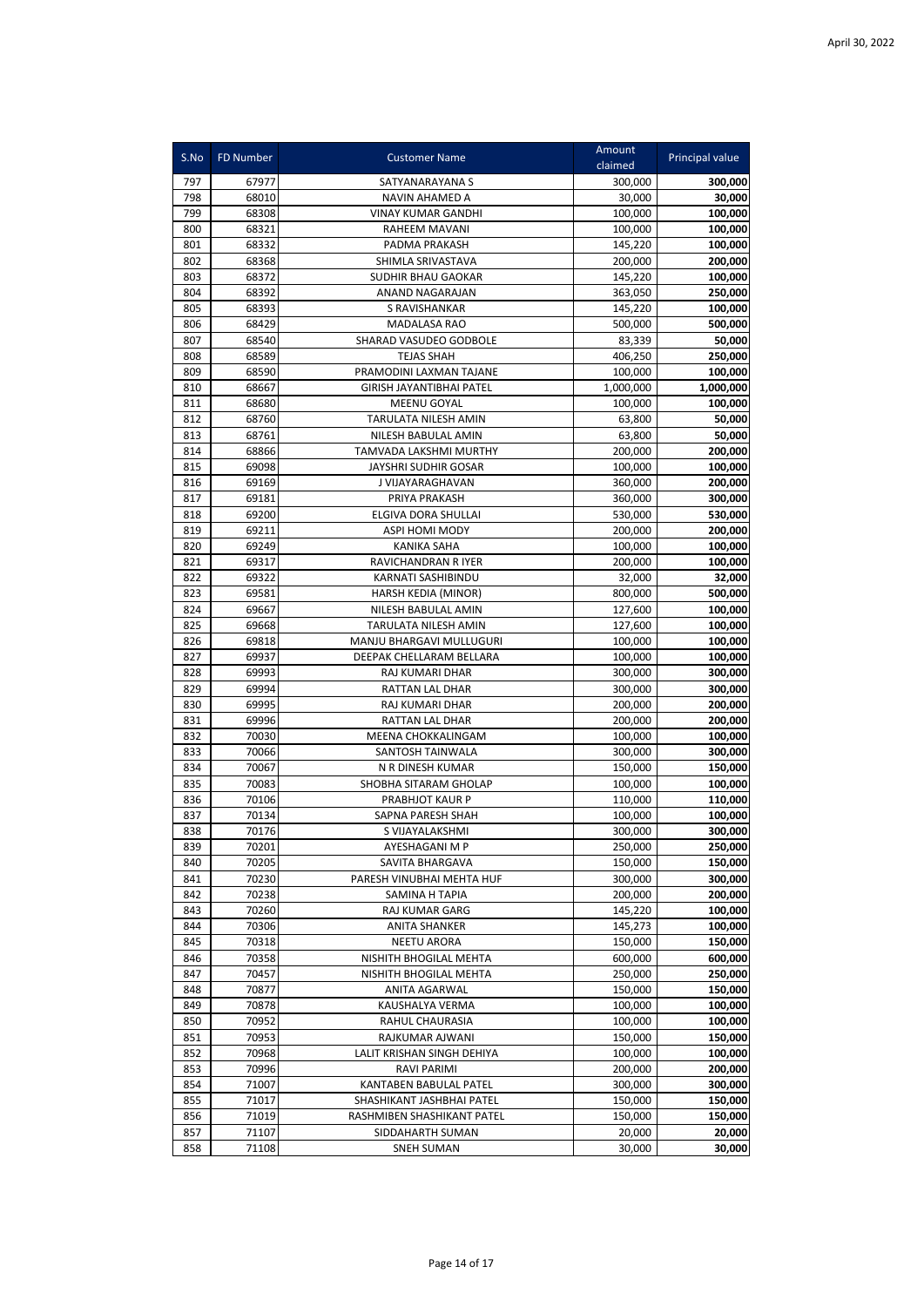| S.No       | <b>FD Number</b> | <b>Customer Name</b>                               | Amount<br>claimed  | Principal value    |
|------------|------------------|----------------------------------------------------|--------------------|--------------------|
| 859        | 71305            | MANJU AGARWAL                                      | 50,000             | 38,000             |
| 860        | 71319            | E PRIYA                                            | 500,000            | 500.000            |
| 861        | 71350            | TEJINDER SINGH MULTANI                             | 20,000             | 20,000             |
| 862        | 71383            | <b>SUNIL RATANLAL SHAH</b>                         | 100,000            | 100,000            |
| 863        | 71407            | ADWAIT RISHIKESH PARDHY                            | 60,000             | 60,000             |
| 864        | 71450            | DAKSHESH RAMESHBHAI DHOBI                          | 143,080            | 100,000            |
| 865        | 71502            | MADHUTOSH SHARMA                                   | 25,000             | 25,000             |
| 866        | 71504            | <b>BHASKAR CHAKRABORTY</b>                         | 100,000            | 100,000            |
| 867<br>868 | 71545<br>71546   | SHAIMAZAMAN A CHOWDHURY<br>ANISUZZAMAN K CHOWDHURY | 100,000<br>150,000 | 100,000            |
| 869        | 71578            | <b>JERALD MATHEW</b>                               | 180,105            | 150,000<br>700,000 |
| 870        | 71579            | <b>JERALD MATHEW</b>                               | 77,188             | 300,000            |
| 871        | 71584            | SAVITA BHARGAVA                                    | 200,000            | 200,000            |
| 872        | 71632            | M SARADHAMANI                                      | 100,000            | 100,000            |
| 873        | 71889            | RAJKUMAR AJWANI                                    | 100,000            | 100,000            |
| 874        | 71943            | <b>SUBHRA BANERJEE</b>                             | 194,753            | 100,000            |
| 875        | 71997            | MOHMAD YUNUS KALEKHAN PATHAN                       | 100,000            | 100,000            |
| 876        | 72017            | RAGINI MITTRA                                      | 150,000            | 150,000            |
| 877        | 72199            | <b>SUCHITRA GUHA</b>                               | 363,000            | 300,000            |
| 878        | 72234            | USHA SRIVASTAVA                                    | 100,000            | 100,000            |
| 879        | 72256            | <b>DINESH M SHAH</b>                               | 35,000             | 35,000             |
| 880        | 72265            | <b>DIPTI TALWAR</b>                                | 1,007,963          | 1,000,000          |
| 881        | 72266            | <b>TARA DEVI GUPTA</b>                             | 200,000            | 200,000            |
| 882        | 72287            | NISHTHA SHARMA                                     | 125,000            | 125,000            |
| 883        | 72339            | <b>S R KRISHNAN</b>                                | 100,000            | 100,000            |
| 884        | 72364            | BRIJ NARAIN BHARGAV HUF                            | 300,000            | 300,000            |
| 885        | 72366            | SUSHMA BRIJ BHARGAVA                               | 100,000            | 100,000            |
| 886        | 72415            | SUMA NAGARAJAN                                     | 250,000            | 250,000            |
| 887<br>888 | 72419<br>72549   | S KRISHNAMBAL<br>SEEMA BHADAURIA                   | 40,000<br>100,000  | 40,000             |
| 889        | 72607            | PUSHPA RAMESH BHAI BHIMANI                         | 250,000            | 100,000<br>250,000 |
| 890        | 72681            | SUSHIL KUMAR GUPTA HUF                             | 275,000            | 200,000            |
| 891        | 72710            | K ROOPAVATHI                                       | 100,000            | 100,000            |
| 892        | 72799            | VIKASH KUMAR AGARWAL                               | 200,000            | 200,000            |
| 893        | 72872            | BHANWARI DEVI SETHIA                               | 400,000            | 400,000            |
| 894        | 72873            | <b>MANGILAL SETHIA</b>                             | 500,000            | 500,000            |
| 895        | 72874            | MADAN MOHAN MANGAL                                 | 100,000            | 100,000            |
| 896        | 72935            | ERICA SUDIPTA BASU                                 | 286,160            | 200,000            |
| 897        | 72965            | ARINDAM BASU                                       | 250,000            | 250,000            |
| 898        | 73166            | V SHEELA RAMANA                                    |                    | 100,000            |
| 899        | 73307            | PRAVIN JADAVJI FOFARIA                             | 500,000            | 500,000            |
| 900        | 73343            | NIRMALA RAMESH KAMATH                              | 290,000            | 290,000            |
| 901        | 73346            | VINOD KUMAR YADAV                                  | 50,000             | 50,000             |
| 902        | 73364            | <b>BONTU MADHURI</b>                               | 300,000            | 300,000            |
| 903        | 73367            | YAZDI DHUNJISHAW ARETHNA                           | 200,000            | 200,000            |
| 904<br>905 | 73380            | YAZDI DHUNJISHAW ARETHNA                           | 200,000            | 200,000<br>40,000  |
| 906        | 73466<br>73508   | PRADEEP BV<br>S STANISLAUS                         | 65,200<br>100,000  | 100,000            |
| 907        | 73509            | DEEPAK DICKSHIT                                    | 100,000            | 100,000            |
| 908        | 73620            | PUSHP LATA RUSTAGI                                 | 197,430            | 138,000            |
| 909        | 73658            | SURESH CHAND SHARMA                                | 250,000            | 150,000            |
| 910        | 73661            | <b>KOMAL KUMARI</b>                                | 250,000            | 250,000            |
| 911        | 73673            | ANITA AGARWAL                                      | 150,000            | 150,000            |
| 912        | 73682            | P L MEENAKSHI                                      | 100,000            | 100,000            |
| 913        | 73694            | RAJKUMAR AJWANI                                    | 150,000            | 150,000            |
| 914        | 73743            | <b>B M BHASKAR BABU</b>                            | 200,000            | 200,000            |
| 915        | 73752            | SURYAKALA MOHNOT                                   | 100,000            | 100,000            |
| 916        | 73780            | SAVITRI SHANKAR CHAUDHARI                          | 200,000            | 200,000            |
| 917        | 73781            | SHAM SHANKAR CHAUDHARY                             | 100,000            | 100,000            |
| 918        | 73788            | IZZAT ANWAR LARI                                   | 171,696            | 120,000            |
| 919        | 73878            | M N SIRISHA                                        | 300,000            | 300,000            |
| 920        | 73942            | <b>CRKRAJU</b>                                     | 790,000            | 500,000            |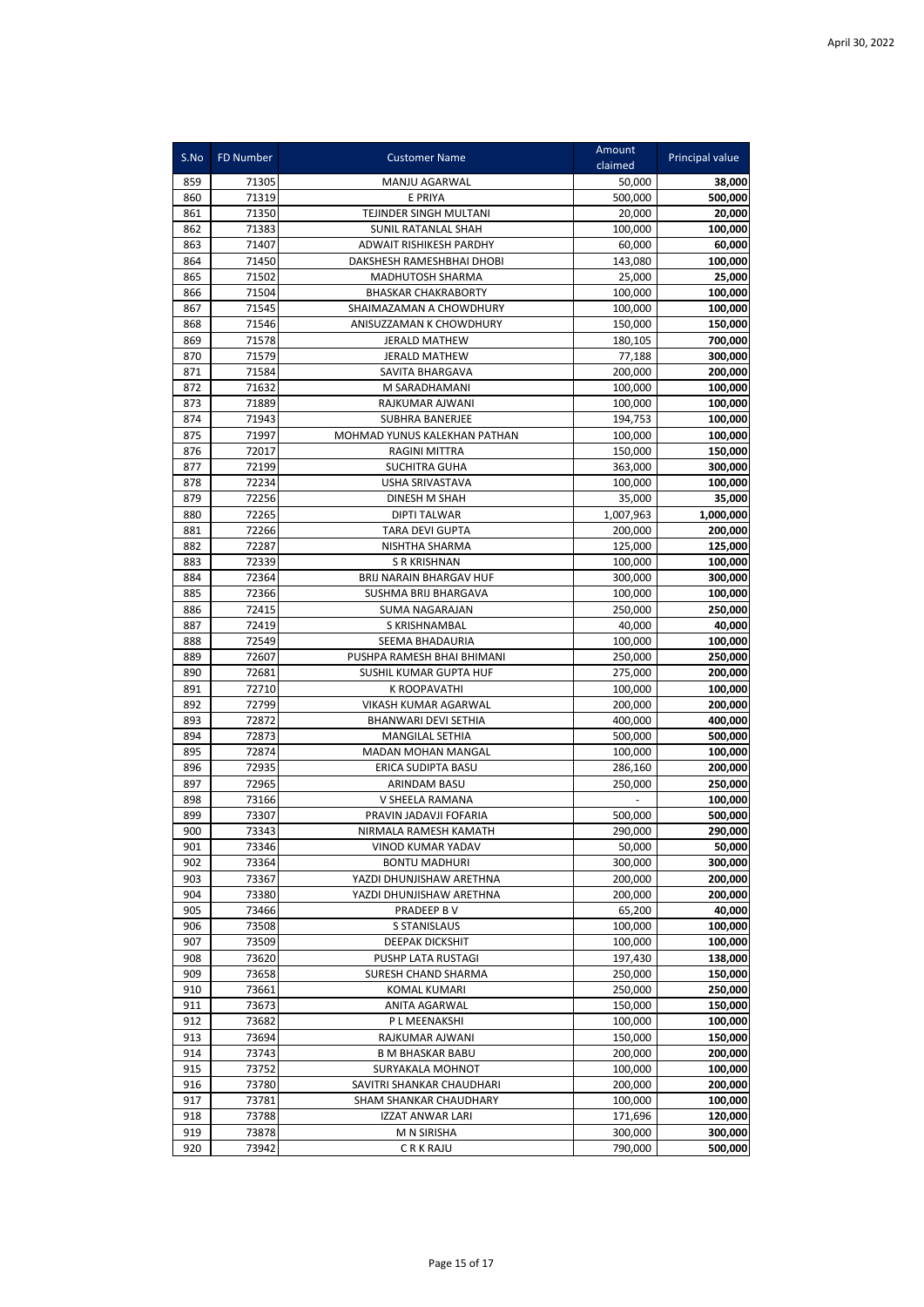| S.No       | <b>FD Number</b> | <b>Customer Name</b>                        | Amount              | Principal value     |
|------------|------------------|---------------------------------------------|---------------------|---------------------|
|            |                  |                                             | claimed             |                     |
| 921        | 74022            | SURESH GOVINDRAO JOSHI                      | 21,736              | 20,000              |
| 922        | 74064            | S STANISLAUS                                | 100,000             | 100,000             |
| 923        | 74096            | <b>GITA VENKATARAMANI</b>                   | 200,000             | 200,000             |
| 924        | 74112            | SHAILENDRA SHRIHARI SHIDORE                 | 100,000             | 100,000             |
| 925<br>926 | 74187<br>74200   | NAMRATA HANGAL<br><b>K CHITRA</b>           | 200,000             | 200,000             |
| 927        | 74253            | VANDANA N GURSAHANI                         | 1,500,000<br>25,000 | 1,500,000<br>25,000 |
| 928        | 74325            | MANOJITKUMAR RANAJITKUMAR PATHAK            | 400.000             | 400,000             |
| 929        | 74440            | NIRANJAN KUMAR MAHESHWARI                   | 200,000             | 200,000             |
| 930        | 74468            | ARVIND RANGNATH ZADE                        | 150,000             | 150,000             |
| 931        | 74472            | NISHI SHARMA                                | 30,000              | 30.000              |
| 932        | 74487            | M K RADHA                                   | 1,000,000           | 1,000,000           |
| 933        | 74489            | AYESHA GANI M P                             | 250,000             | 250,000             |
| 934        | 74502            | <b>USHA SAXENA</b>                          | 150,000             | 150,000             |
| 935        | 74508            | SHANKAR NARAYAN IYER                        | 100,000             | 100,000             |
| 936        | 74750            | NIGEL GODFREY PINTO                         | 400,000             | 400,000             |
| 937        | 74803            | <b>GANESH ESHWER</b>                        | 600,000             | 600,000             |
| 938        | 74841            | RAJKUMAR JAYANTILAL SHAH                    | 100,000             | 100,000             |
| 939        | 74864            | ARUNA KULKARNI                              | 200,000             | 200,000             |
| 940        | 75003            | KALYAN KUMAR BHATTACHARYA                   | <b>NAM</b>          | 100,000             |
| 941        | 75023            | PATEL JAYABEN SURENDRABHAI                  | 300,000             | 300,000             |
| 942        | 75065            | SAUNIL RAKESH AMIN                          | 400,000             | 200.000             |
| 943        | 75066            | SAUNIL RAKESH AMIN                          | 400,000             | 200,000             |
| 944        | 75103            | SAMISH KUMAR MOHANTY                        | 200,000             | 200,000             |
| 945        | 75168            | PRITI DAS                                   | 100,000             | 100,000             |
| 946        | 75182            | RAM AVTAR KAUSHIK                           | 100,000             | 100,000             |
| 947        | 75234            | ARCHANA GARG                                | 250,000             | 250,000             |
| 948<br>949 | 75334            | <b>RASHMI C PATEL</b>                       | 1,595,295           | 1,094,000           |
| 950        | 75335<br>75357   | RAJANI RACHEL JOHN<br>J VIJAYARAGHAVAN      | 165,000<br>100,000  | 165,000<br>100,000  |
| 951        | 75467            | R KISHORE KUMAR                             | 200,000             | 200,000             |
| 952        | 75474            | <b>REMA PILLAI</b>                          | 100,000             | 100,000             |
| 953        | 75618            | SUJA                                        | 30,000              | 30,000              |
| 954        | 75626            | K THYAGANANDAN                              | 20,000              | 20,000              |
| 955        | 75641            | REKHA DEVI KANOI                            | 100,000             | 100,000             |
| 956        | 75826            | ARCHANA SETHIA                              | 500,000             | 500,000             |
| 957        | 75945            | <b>PUSHPAM G</b>                            | 200.000             | 200,000             |
| 958        | 75986            | <b>KAKOLI CHAKRABORTY</b>                   | 700,000             | 300,000             |
| 959        | 75993            | <b>SEVERIN BORGES</b>                       | 100,000             | 100,000             |
| 960        | 76003            | ANAND NAGARAJAN                             | 357,700             | 250,000             |
| 961        | 76062            | SHREYA RAJ                                  | 300,000             | 300,000             |
| 962        | 76068            | SUSHEELAMMA                                 | 200,000             | 200,000             |
| 963        | 76113            | PATEL MAHENDRABHAI B                        | 100,000             | 100,000             |
| 964        | 76146            | NIRMAL AGRAWAL                              | 500,000             | 500,000             |
| 965        | 76155            | J SASIKUMAR                                 | 100,000             | 100,000             |
| 966        | 76156            | <b>J SANTHI</b>                             | 100,000             | 100,000             |
| 967        | 76163            | RAJENDRAKUMAR JAYANTILAL PATEL              | 250,000             | 250,000             |
| 968        | 76196            | SHALIN GOPAL PATEL                          | 200,000             | 200,000             |
| 969        | 76662            | SANJAY N PARIKH HUF                         | 150,000             | 150,000             |
| 970        | 76715            | RENUKA RAVINDRA ALATE<br>KUSUM VAZIRANI     | 143,080             | 100,000             |
| 971        | 76728            |                                             | 500,000             | 500,000             |
| 972<br>973 | 76776<br>76789   | PARDUMAN SINGH CHANDHOK<br>K S SIDDARAMAPPA | 300,000<br>315,863  | 300,000<br>250,000  |
| 974        | 76804            | HEMAVATHI PUSHPAVANAM                       | 100,000             | 100,000             |
| 975        | 76836            | RAM BIHARI LAL                              | 200,000             | 200,000             |
| 976        | 77088            | HEMAVATHI PUSHPAVANAM                       | 200,000             | 200,000             |
| 977        | 77135            | <b>SUDHIN KHATTAR</b>                       | 115,000             | 115,000             |
| 978        | 77166            | HARSHITA ANIL SABNANI                       | 100,000             | 100,000             |
| 979        | 77191            | <b>RANI JAIN</b>                            | 20,000              | 20,000              |
| 980        | 77192            | <b>HARSHIT JAIN</b>                         | 20,000              | 20,000              |
| 981        | 77217            | AJAYSEKAR C                                 | 310,000             | 250,000             |
| 982        | 77218            | AKSHAYSEKAR C                               | 310,000             | 250,000             |